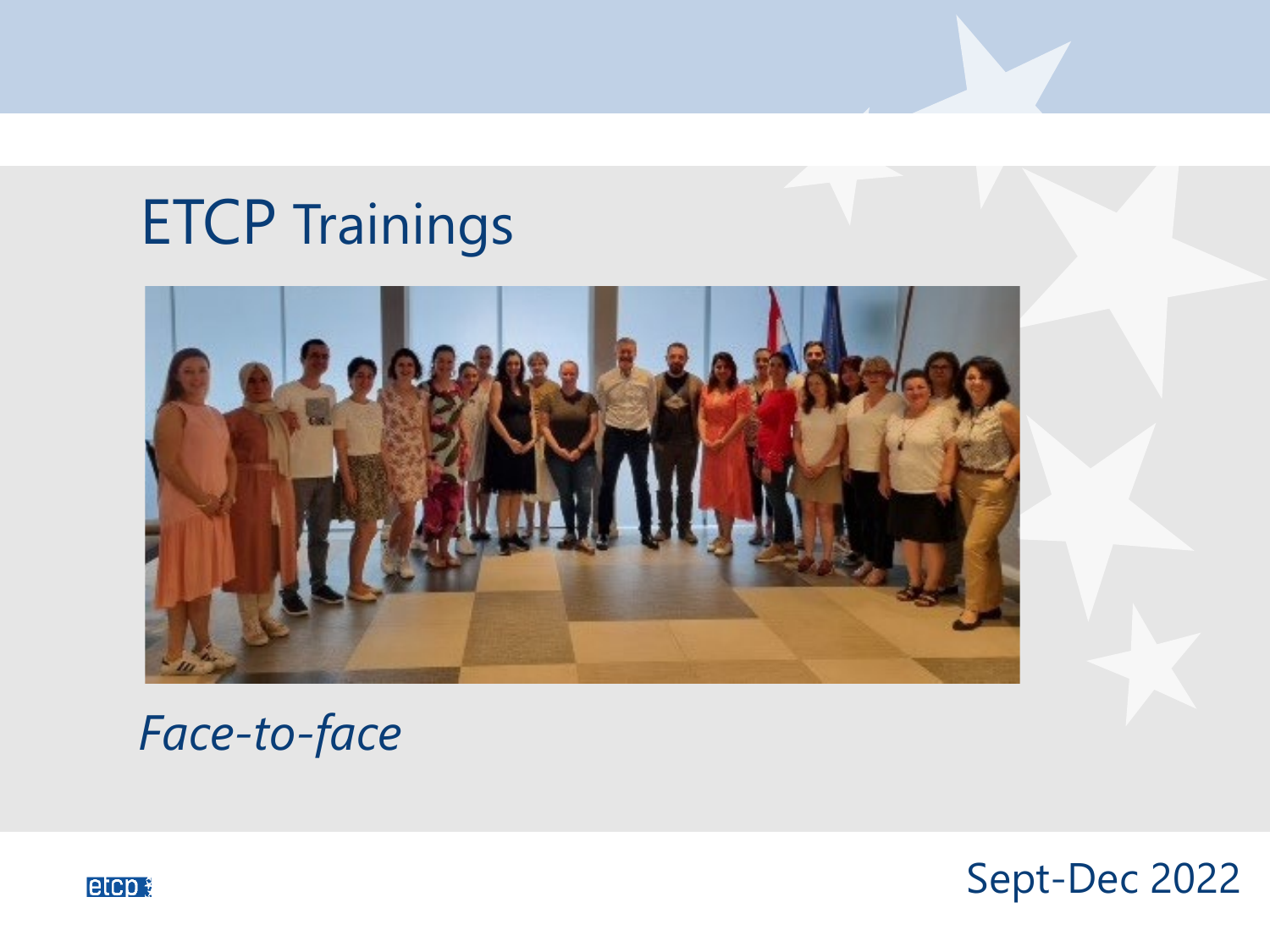## The right procedure

## **2**-step online registration

- Pre-registration
	- *Saving your seat*
	- *No cancellation fees*
- Final registration
	- *Up to 1 month before the Seminar*
	- *E-Invoice*
	- *Venue and final invitation for each participant*
	- *Access to full documents on ETCP platform the day before*
- **1** certificate at the end
	- Ex-ante and final Quiz
	- Certificate of attendance & qualification for each participant

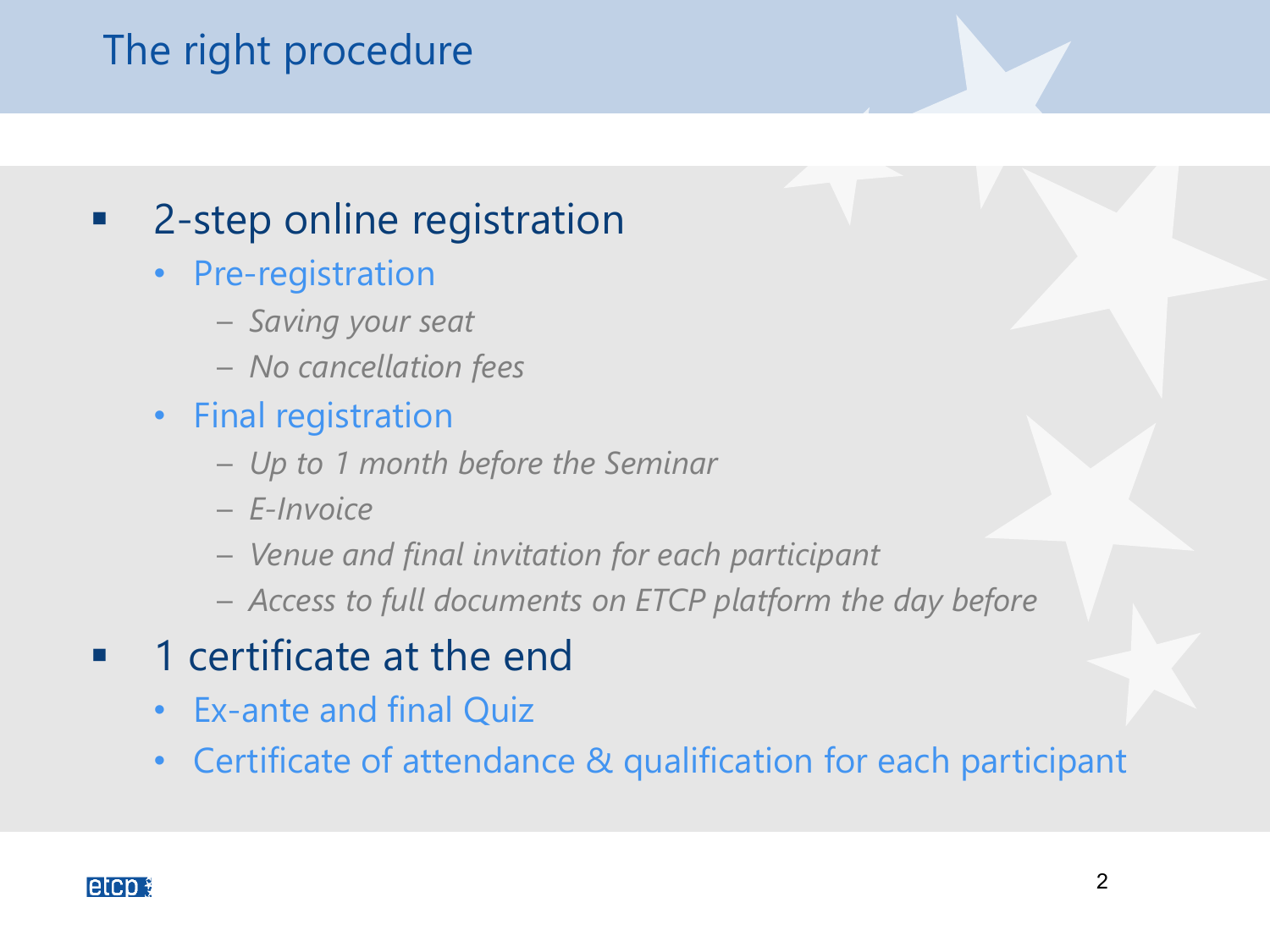## For the right objective at the right place and date

|              | <b>Seminars</b>                                       | <b>Objectives</b>                                                                                        | <b>Sept</b>                                                | Oct       | <b>Nov</b>     | <b>Dec</b> | <b>Places</b> |
|--------------|-------------------------------------------------------|----------------------------------------------------------------------------------------------------------|------------------------------------------------------------|-----------|----------------|------------|---------------|
|              | The New Management from A to Z                        | Covering EU funds management from A to Z                                                                 | $12 - 16$                                                  |           |                | $5-9$      | Paris         |
|              | <b>Stronger Simplification</b>                        | Walking through all procedures, tools and<br>costs to make concrete simplifications                      |                                                            | $17 - 18$ |                |            | Athens        |
|              | The New Financial Control                             | Making better prevention, detection and<br>correction of errors, irregularities and<br>suspected frauds  |                                                            |           |                | $12 - 13$  | Vienna        |
| Face-to-face | Better indicators for Programming<br>and Verification | Finding the right balance between common,<br>core and specific indicators                                |                                                            |           | $21 - 23$      |            | Valencia      |
|              | Better risks management                               | Sampling operations, payment claims and<br>expenditures in a simple and effective way                    |                                                            | $19 - 21$ |                |            | Roma          |
|              | Public Funds Management (PFM)<br>2.0                  | Managing public fund in a more effective,<br>collaborative and digital way : study visit and<br>workshop |                                                            |           |                | $14 - 16$  | Zagreb        |
|              | Better calls and controls                             |                                                                                                          | on demand                                                  |           | Live<br>online |            |               |
| Live Webinar | <b>Risks-based checks</b>                             |                                                                                                          | on demand                                                  |           | Live<br>online |            |               |
|              | Outputs and results-based SCO                         |                                                                                                          | on demand                                                  |           | Live<br>online |            |               |
|              | Results-Oriented Management<br>(ROM)                  |                                                                                                          |                                                            |           |                | Online     |               |
| Full online  | Making you Better Project manager<br>(PROJ)           |                                                                                                          | Anyplace, Anytime: 2-month full<br>access to ETCP Platform |           | Online         |            |               |
|              | Making you Better Verification<br>officer (VERIF)     |                                                                                                          |                                                            |           | Online         |            |               |
|              | Newcomer Package (PROJ + VERIF)                       |                                                                                                          |                                                            |           |                |            | Online        |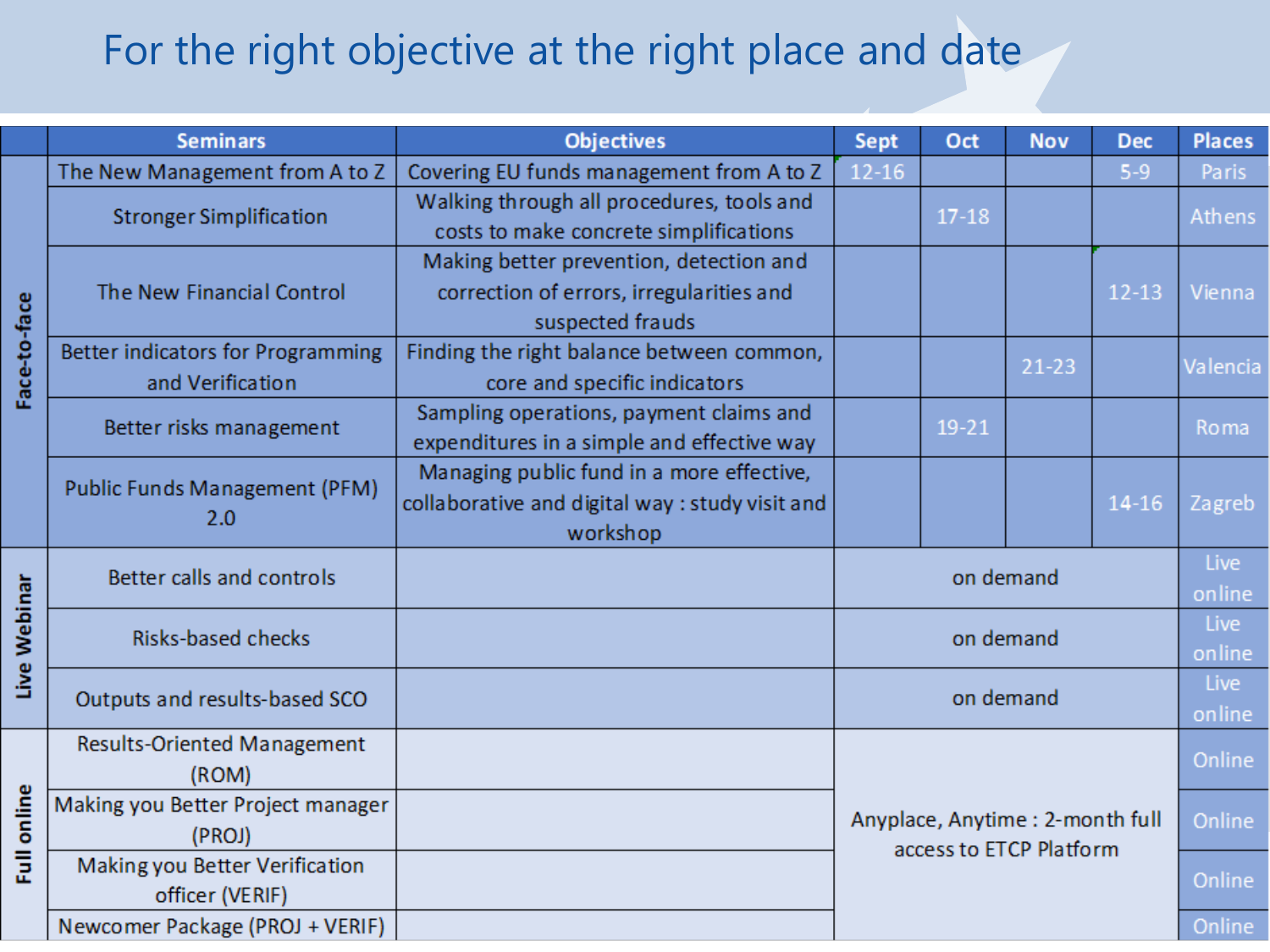## **The New Management from A to Z** *Covering EU Funds management from A to Z*

12-16 September 2022 5-9 December 2022

#### **Paris**

By Franck SOTTOU Ivaila ILIEVA Goran ZAKANJI Teja FLORJANCIC

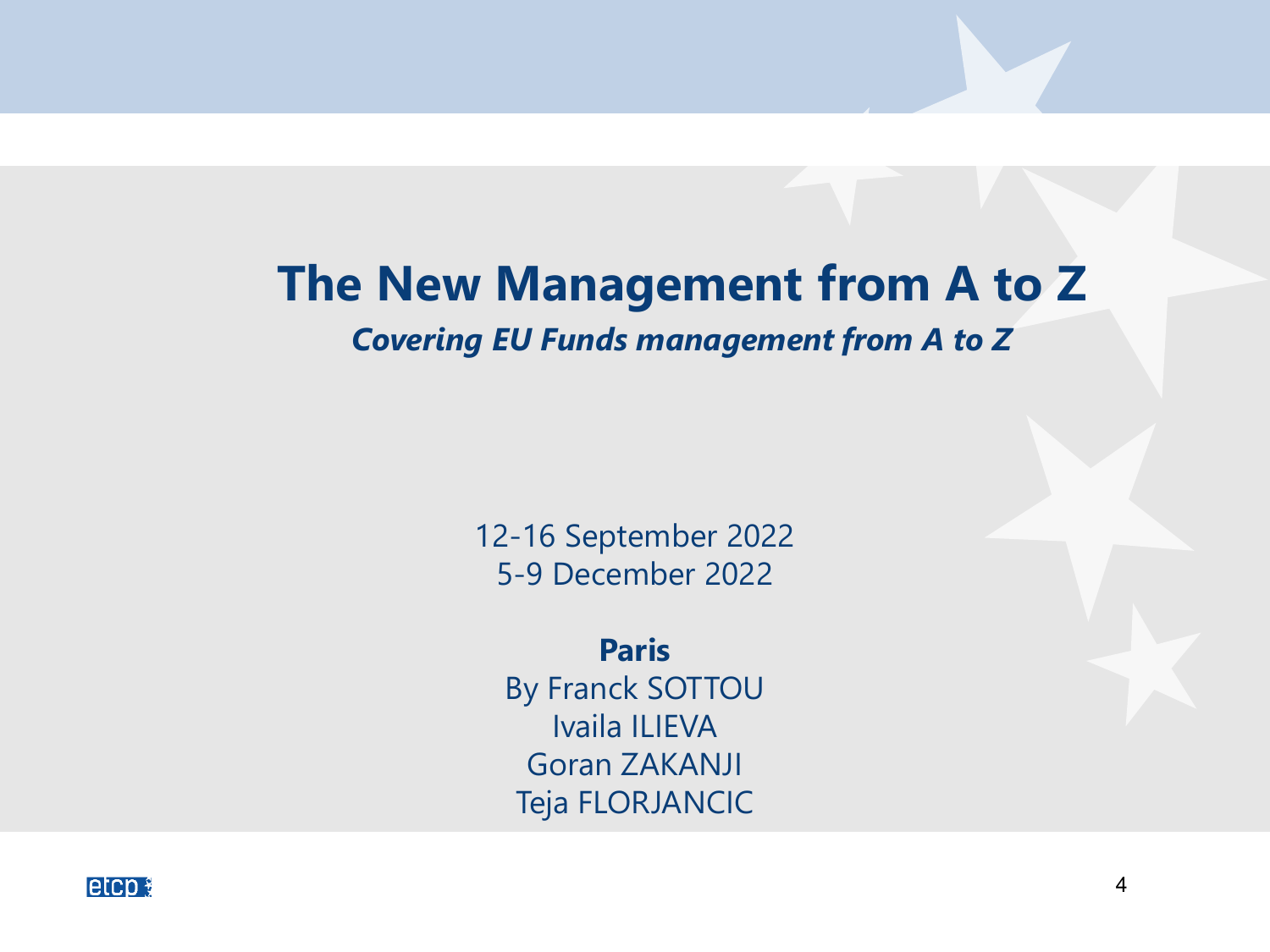### The New Management from A to Z *Covering EU Funds management from A to Z*

#### **Learning objective**

• Building your individual and collective capacities to manage projects and programmes integrating all financial, administrative and technical aspects in the perspective of the new 2021-2027 perspectives

#### Learning points

- Integrating fully the new aspects of the 2021-2027 generation with <sup>a</sup> specific focus on output-resultbased approach & Simplified Costs Options
- Presenting EU Strategies and policies in line with the new core and common indicators
- Getting key alerts about errors, irregularities and fraud
- Looking to the key methods for management verification, certification and audits
- Introducing tools and procedures (checklist, sampling & risks management)
- Insisting on specific issues such as Public procurement, State aid and Enabling conditionalities
- Focusing on new the Territorial Instruments
- Focusing on specifications for funds (ERDF, ESF+, ETC, BMVI/ISF, Horizon…)

#### **Special points**

- Ex-ante and ex-post tests (making you a more qualified officer)
- Certificate of attendance and qualification
- Lunches every day
- One cohesion dinner

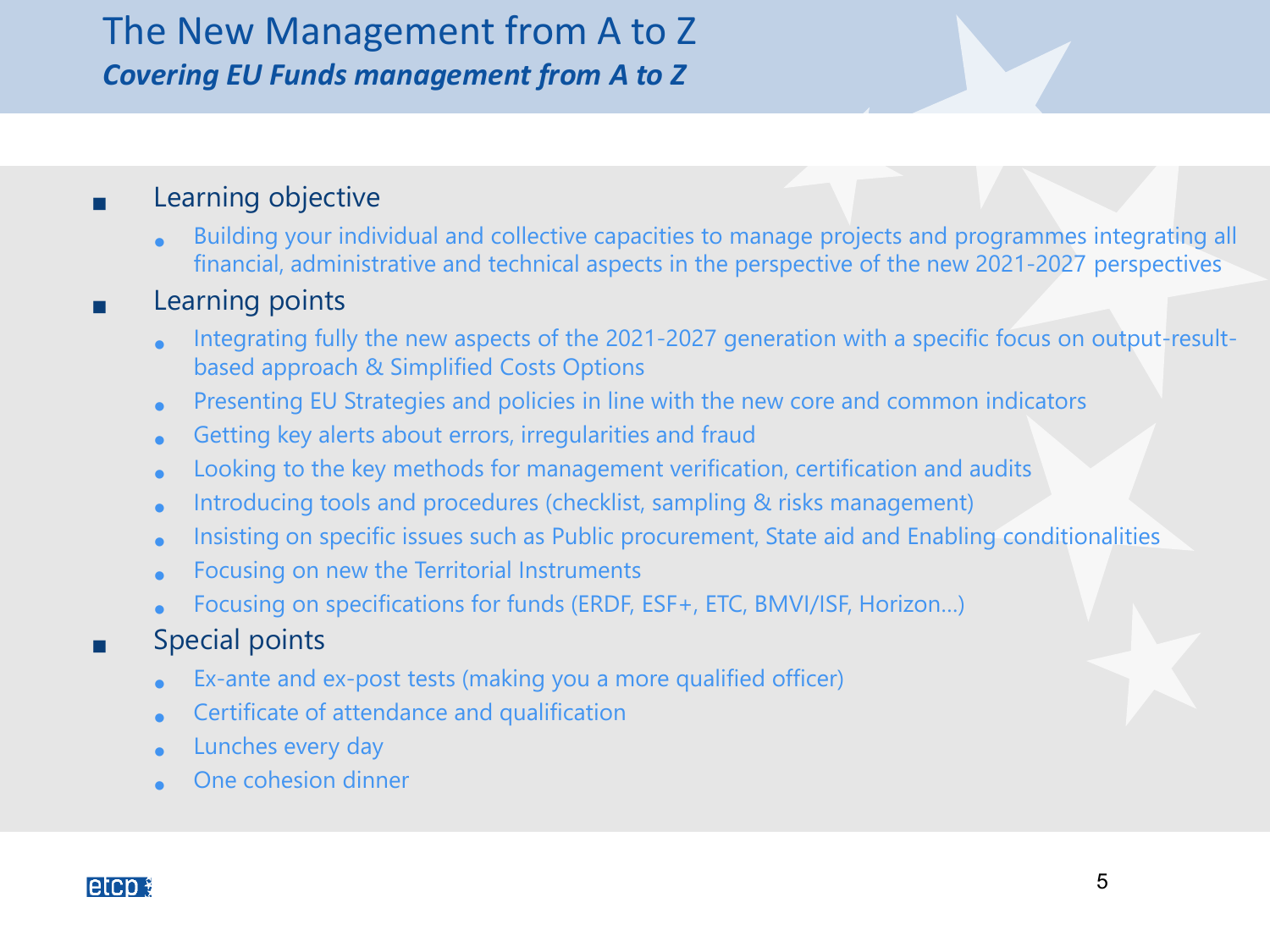| DAY 1 : making correct definitions and projects    |                                                                                                                                                                                                                                                                                                                                                                                                                                                                                        |  |
|----------------------------------------------------|----------------------------------------------------------------------------------------------------------------------------------------------------------------------------------------------------------------------------------------------------------------------------------------------------------------------------------------------------------------------------------------------------------------------------------------------------------------------------------------|--|
| <b>Morning session</b><br>9.00am to 12.30pm        | <b>Step 1: Kicking off the seminar</b><br>Feed back on initial knowledge and key learning objectives<br>• Lessons learnt from 2014-2020<br>• The new aspects for 2021-2027<br>• Better accountability at programme & project level<br>• Key alerts about EU Funds (most common errors and risks)                                                                                                                                                                                       |  |
|                                                    | Lunch from 12.30pm to 2.00pm                                                                                                                                                                                                                                                                                                                                                                                                                                                           |  |
| <b>Afternoon session</b><br>$2:00$ pm to $4.30$ pm | <b>Step 2: Understanding Key Regulations and Definitions</b><br>• Programme, Operation, outputs and results : what's new?<br>• Key players (beneficiaries, recipients, partners, suppliers and target groups)<br>• Key functions (programming & planning, preparation & submission, contracting,<br>verification & payments, closure, certification and audit)<br>• Full understanding of the "new" intervention logic (theory of change)<br>• Example of "good" projects & operations |  |

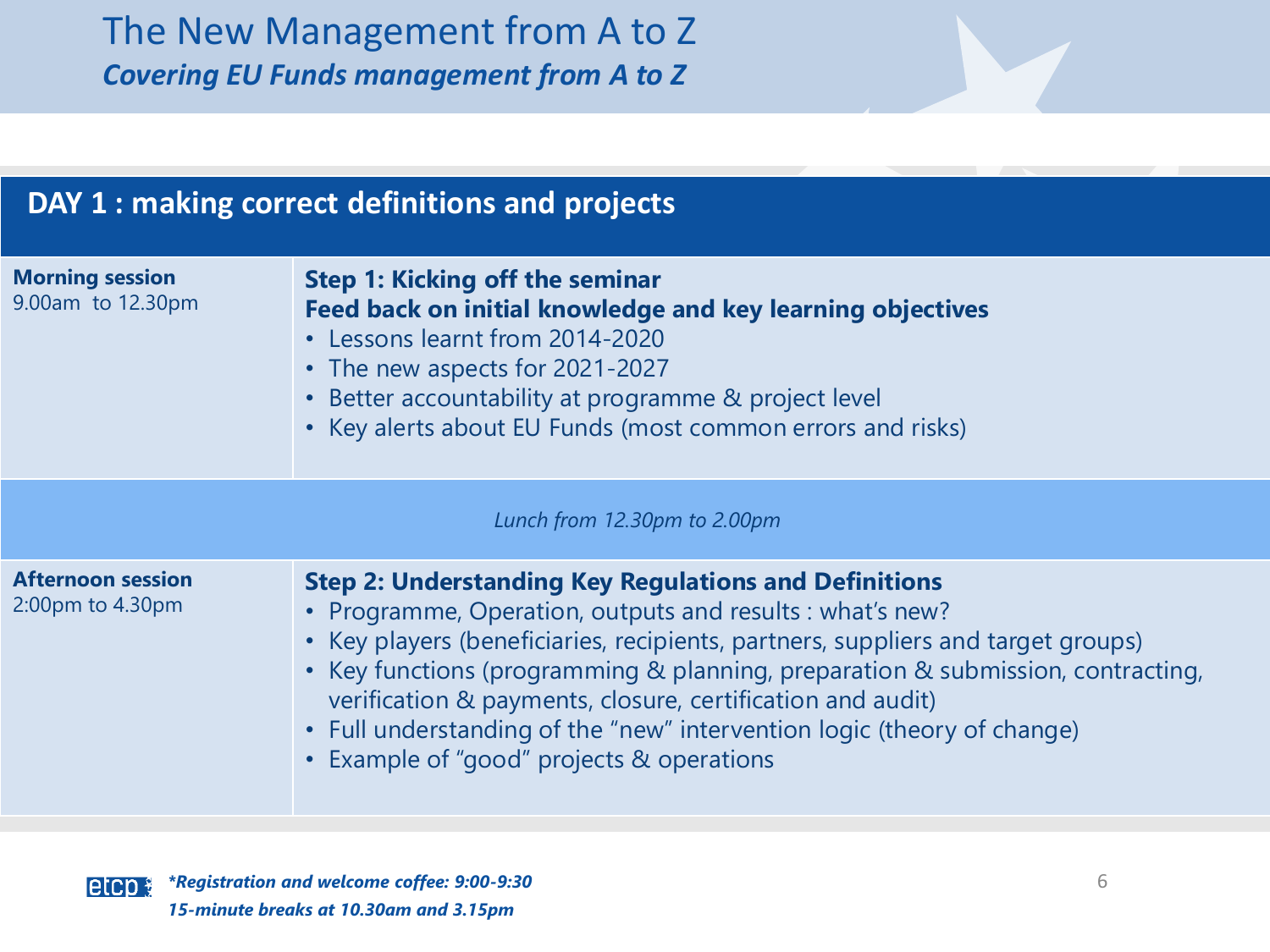| DAY 2 : linking programming, monitoring and reporting |                                                                                                                                                                                                                                                                                                                                                                                                                                                                                                                          |  |
|-------------------------------------------------------|--------------------------------------------------------------------------------------------------------------------------------------------------------------------------------------------------------------------------------------------------------------------------------------------------------------------------------------------------------------------------------------------------------------------------------------------------------------------------------------------------------------------------|--|
| <b>Morning session</b><br>9.00am to 12.30pm           | Step 3: Giving an Overview of New EU strategies and programmes<br>The new targets and instruments including green deal<br>EU Strategies and policy objectives : online data<br>$\bullet$<br>The specific recommendations for States and Regions<br>The New Operational Programmes: TO, specific objectives and indicators<br>The Baselines and Targets of priorities and the Performance Framework<br>Data to be collected and content of annual reports<br>The concrete vision of Operational Programmes (case studies) |  |
|                                                       | Lunch from 12.30pm to 2.00pm                                                                                                                                                                                                                                                                                                                                                                                                                                                                                             |  |
| <b>Afternoon session</b><br>$2:00$ pm to $4.30$ pm    | Step 4: Making better monitoring and evaluation of interventions<br>• The new Common and Core indicators<br>• Specific balance between Common and specific Indicators<br>• Indicators and goals of Sustainable Development<br>• Selection of Project, contract, action or group of projects, operation<br>Better on-going monitoring and evaluation of impact of intervention<br>$\bullet$<br>• Case studies & Exercise on specific 2021-2027 OPs / Action Documents                                                     |  |

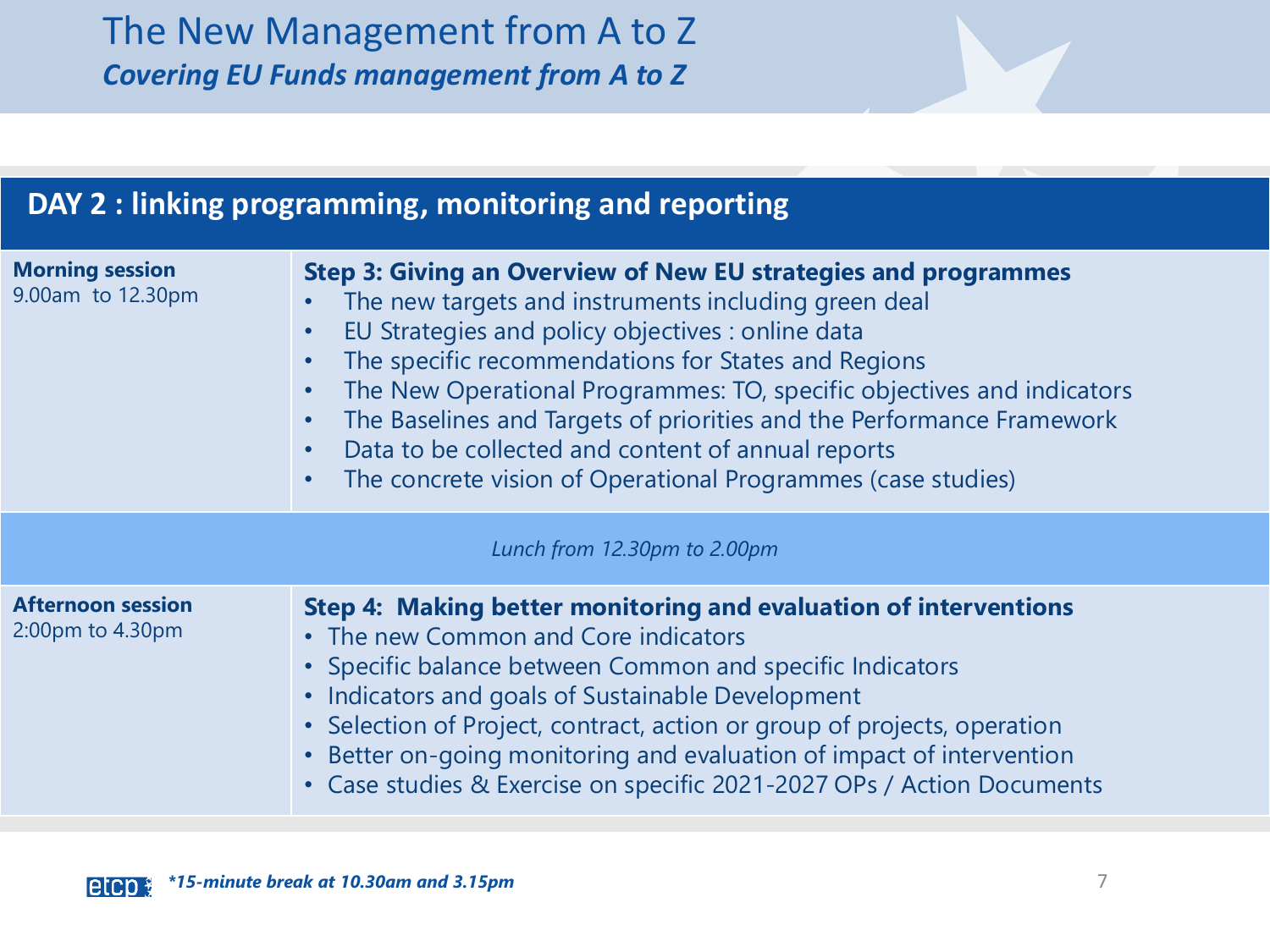| <b>DAY 3: ensuring better verification</b>         |                                                                                                                                                                                                                                                                                                                                                                                                                                                                                            |  |
|----------------------------------------------------|--------------------------------------------------------------------------------------------------------------------------------------------------------------------------------------------------------------------------------------------------------------------------------------------------------------------------------------------------------------------------------------------------------------------------------------------------------------------------------------------|--|
| <b>Morning session</b><br>9.00am to 12.30pm        | <b>Step 5: Tackling new management verification work</b><br>Real and simplified costs options<br>Success conditions for Simplified Costs Options and data collection<br>$\bullet$<br>Payment conditions and adjustment procedures<br>$\bullet$<br>Better on-going verification of the deliverables and results<br>Specific attention paid to Community rules (State Aid, Public Procurement, gender,<br>non-discrimination, environment, durability)                                       |  |
|                                                    | Lunch from 12.30pm to 2.00pm                                                                                                                                                                                                                                                                                                                                                                                                                                                               |  |
| <b>Afternoon session</b><br>$2:00$ pm to $4.30$ pm | <b>Step 6: Looking for reasonable assurance</b><br><b>Reinforcing sampling at expenditures and operation levels</b><br>Distinction between errors, irregularities and fraud<br>$\bullet$<br>Better identification of errors and related risks<br>$\bullet$<br>Sampling methodologies (risks criteria scoring and weighting)<br>Better on-the spot verifications and sampling of expenditure items<br>Exercises on errors, irregularities and fraud: consequences for sampling<br>$\bullet$ |  |

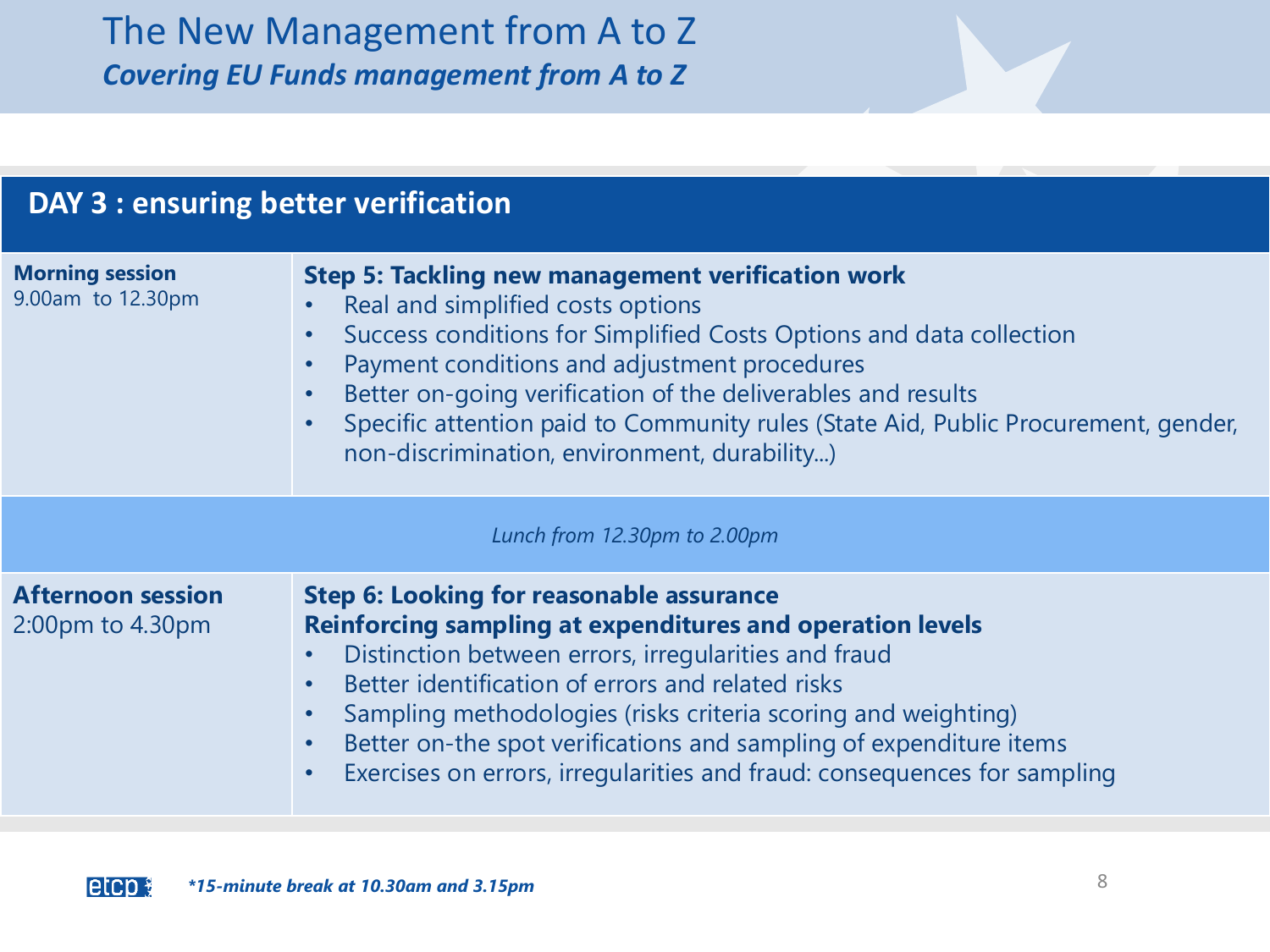| DAY 4 : closing operations and programmes          |                                                                                                                                                                                                                                                                          |  |
|----------------------------------------------------|--------------------------------------------------------------------------------------------------------------------------------------------------------------------------------------------------------------------------------------------------------------------------|--|
| <b>Morning session</b><br>9.00am to 12.30pm        | <b>Step 7: Focusing on the Management Declaration of Assurance (MDA)</b><br>• Managing the Error Rate at programme and funds level<br>Better prevention, detection and correction of errors<br>• Individual and Systemic errors<br>• How to come up with a reliable MDA? |  |
|                                                    | Lunch from 12.30pm to 2.00pm                                                                                                                                                                                                                                             |  |
| <b>Afternoon session</b><br>$2:00$ pm to $4.30$ pm | <b>Step 8: Taking into account the Audit dimension</b><br>• System audit<br>• Audit of annual accounts and audit of operations<br>• Solving irregularities together: improving the AA opinion and pending cases                                                          |  |
| <b>Evening session</b><br>7 pm                     | <b>Step 9: Sharing experiences and building capacities</b><br>Dinner in the centre of Paris with all participants and ETCP team                                                                                                                                          |  |
|                                                    | DAY 5 : getting certification and clear vision                                                                                                                                                                                                                           |  |
| <b>Morning session</b><br>9.00am to 12.30pm        | Step 10: Wrapping up the seminar and final evaluation<br>• General correction of all questions of the test<br>• Focus on some key point to remember/to improve<br>• Specific assessment of the effect of the seminar and future needs<br>• Certificate ceremony          |  |

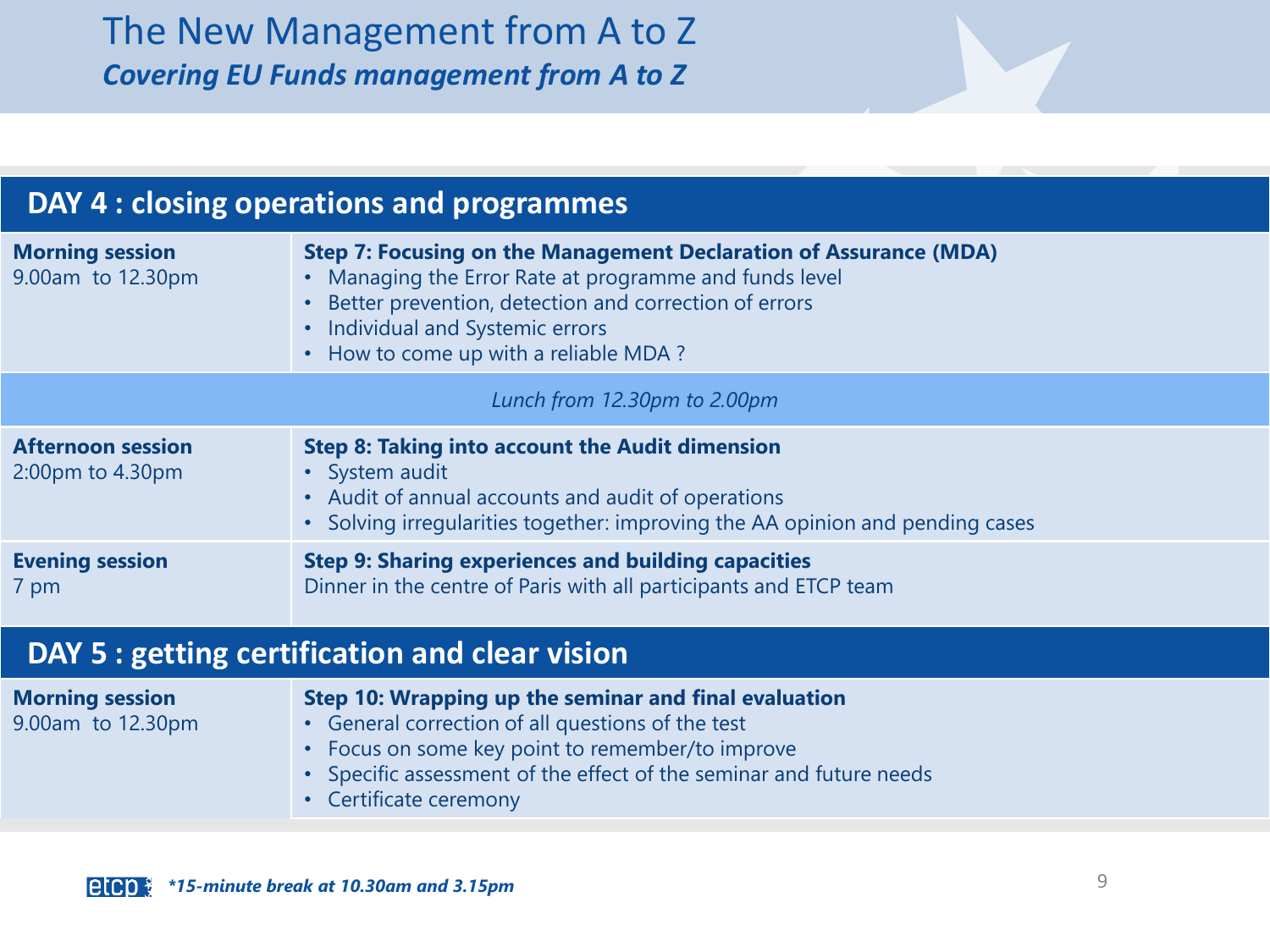*Walking through all procedures, tools and costs to make concrete simplifications*

17-18 October 2022

**Athens**

By Franck Sottou

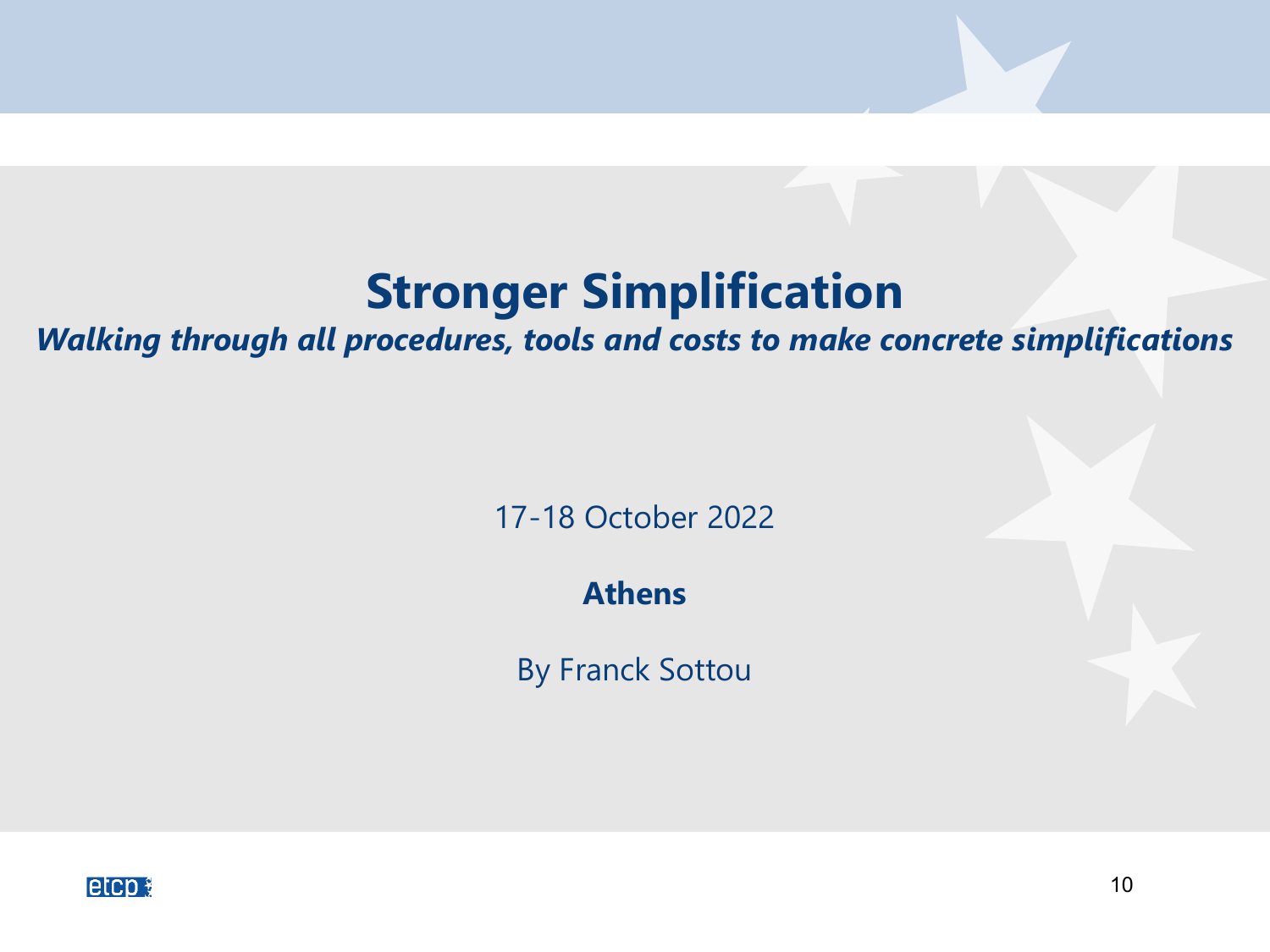*Walking through all procedures, tools and costs to make concrete simplifications*

#### **Learning objective**

- Simplifying programming, contracting, verification and monitoring all together
- Insisting on the consequences of outputs-based and results-oriented approaches on processes, tools, procedures, documents and checks

#### Learning points

- Looking to the most up-dated experiences of simplification at EU and Member-States level
- Listing simplification actions (quick-wins and long-term success)
- Presenting all Simplified Cost Options and their success conditions
- **Focusing on possibilities to relate checks and calls to sound outputs and results and not inputs**
- Ensuring the best collection of data, calculations and updates
- Tackling adjustments of the Management & Control System
- Focusing on concrete changes of the application forms, contracts and payment claims
- Using IT tools in <sup>a</sup> proactive and interactive way (platform)
- Adjusting calls, appraisal checklist, selection criteria, contract and reports
- Anticipating audit and screening the selection, contracting and reporting phases
- Mitigating the risks: sampling, walk-through testing
- Looking for new responsibilities and skills for the 2021-2027 period
- Special points
	- Discussions, group work, cases and examples

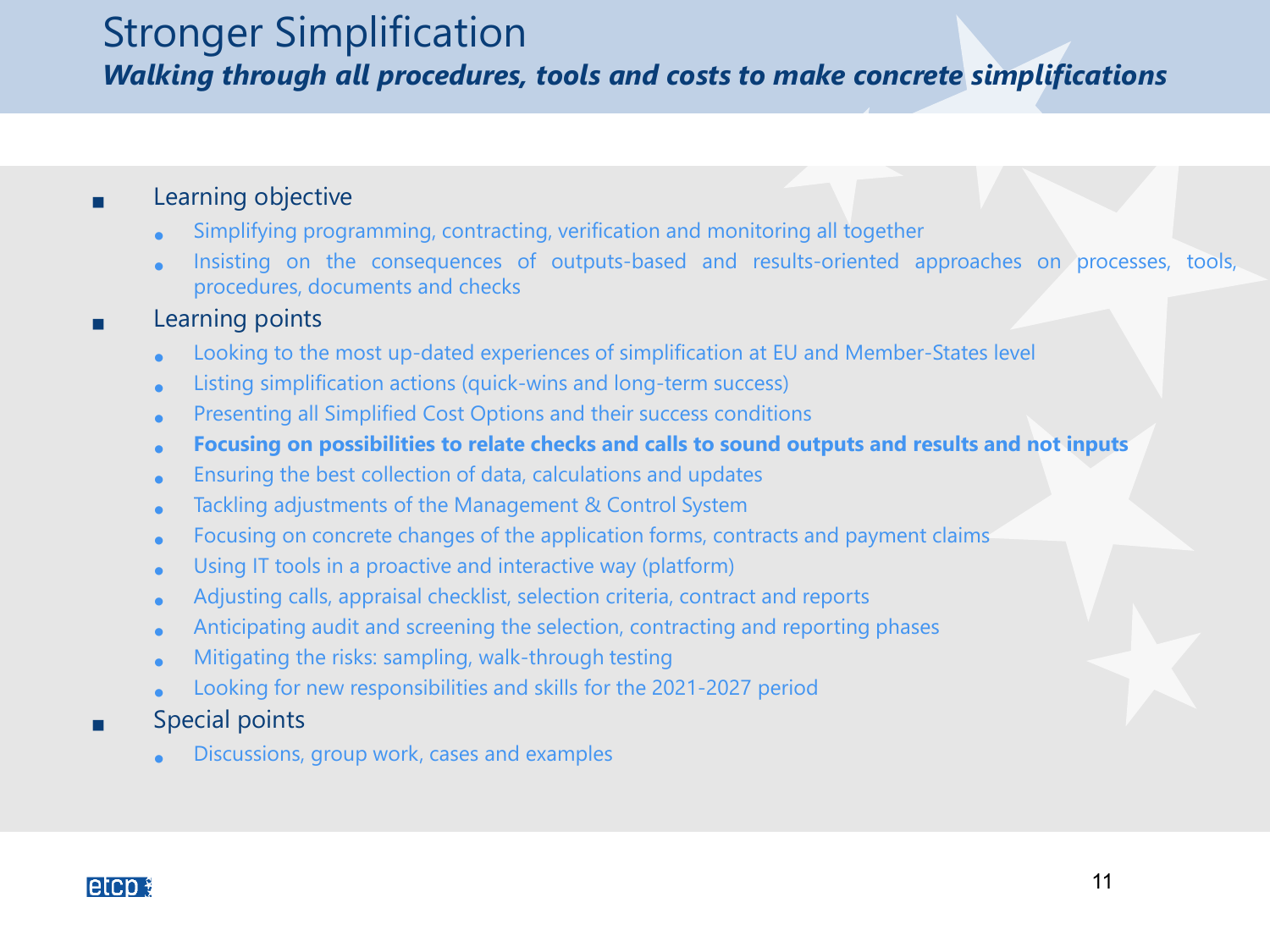*Walking through all procedures, tools and costs to make concrete simplifications*

| DAY 1 : screening all steps and simplification options |                                                                                                                                                                                                                                                                                                                                                                                                                                                                            |  |
|--------------------------------------------------------|----------------------------------------------------------------------------------------------------------------------------------------------------------------------------------------------------------------------------------------------------------------------------------------------------------------------------------------------------------------------------------------------------------------------------------------------------------------------------|--|
| Morning session *<br>9.30am to 12.30pm                 | Step 1: Defining requirements for simplification<br><b>Success conditions and key topics listed</b><br>Lessons learnt: reduction of administrative burdens?<br>Focus on key options and elements of simplification: quick wins                                                                                                                                                                                                                                             |  |
|                                                        | Step 2: Discussing simplification in case of SCO : unit cost, lump sum & flat rates<br><b>Examples of simplification steps</b><br>The options in details, calculation and up-dates methods<br>The conditions for payments of the operation & reporting arrangements<br>$\bullet$<br>The consequences on Public procurement & State Aid<br>The choice of the indicators: from inputs to outputs / results                                                                   |  |
|                                                        | Lunch from 12.30pm to 2.00pm                                                                                                                                                                                                                                                                                                                                                                                                                                               |  |
| <b>Afternoon session</b><br>2.00pm to 4.30pm           | Step 3: Ensuring a secure selection and control with or without SCOs<br><b>Exercises of simplification of the Management &amp; Control system</b><br>Responsibilities and functions (MA/IB)<br>Functions and responsibilities in line with Regulations and Audit standards<br>$\bullet$<br>Simplification of Steps and Tasks all throughout the Project Cycle Management :<br>Ex-ante checks, selection and contracting;<br>Verification, payment, monitoring and closure. |  |

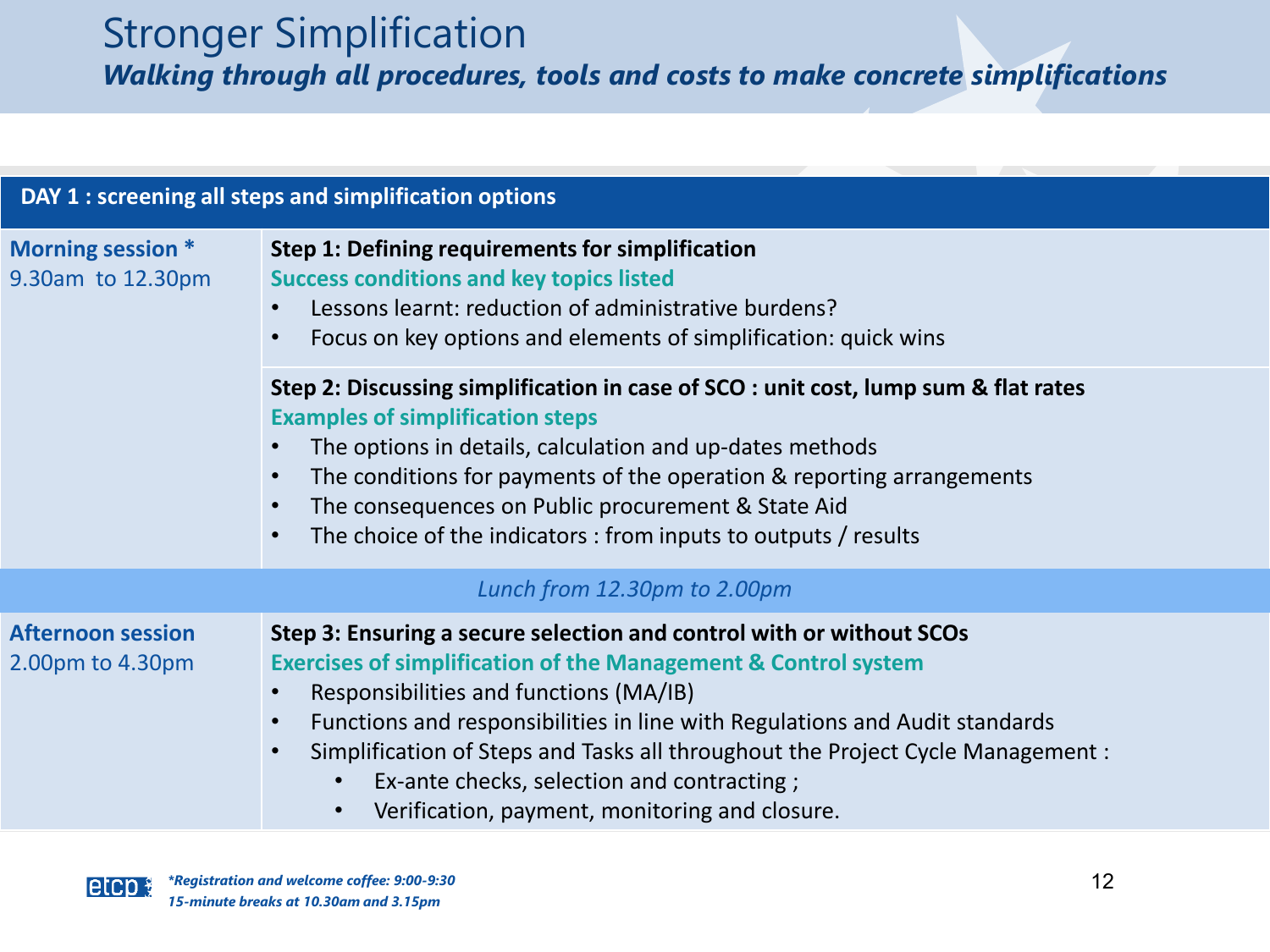*Walking through all procedures, tools and costs to make concrete simplifications*

|                                              | DAY 2 : adapting systems and tools to the new risks                                                                                                                                                                                                                                                                                                                                                                                                                                                                                   |
|----------------------------------------------|---------------------------------------------------------------------------------------------------------------------------------------------------------------------------------------------------------------------------------------------------------------------------------------------------------------------------------------------------------------------------------------------------------------------------------------------------------------------------------------------------------------------------------------|
| <b>Morning session</b><br>9.00am to 12.30pm  | Step 4: Setting-up a new simplified tools and procedures<br><b>Exercises of simplification of the Management &amp; Control</b><br>Checklists and reports and use of IT tool for data<br>$\bullet$<br>Call content and indicators<br>$\bullet$<br>Selection criteria and committees<br>$\bullet$<br>Timesheets and control of staff costs<br>Contract & adjustment process<br>$\bullet$<br>Sampling of expenditures and operations<br>$\bullet$<br>New checks on Public procurement & state aid<br>New checks on-the-spot<br>$\bullet$ |
|                                              | Lunch from 12.30pm to 2.00pm                                                                                                                                                                                                                                                                                                                                                                                                                                                                                                          |
| <b>Afternoon session</b><br>2.00pm to 4.00pm | Step 5: Defining concrete steps of simplification<br>The consequences on qualification and skills of officers<br><b>Full action plan designed with participants</b><br>New Delegated acts (DA) for SCO<br>$\bullet$<br>New audit trail as managerial exercise<br>$\bullet$<br>Full action plan<br>$\bullet$                                                                                                                                                                                                                           |

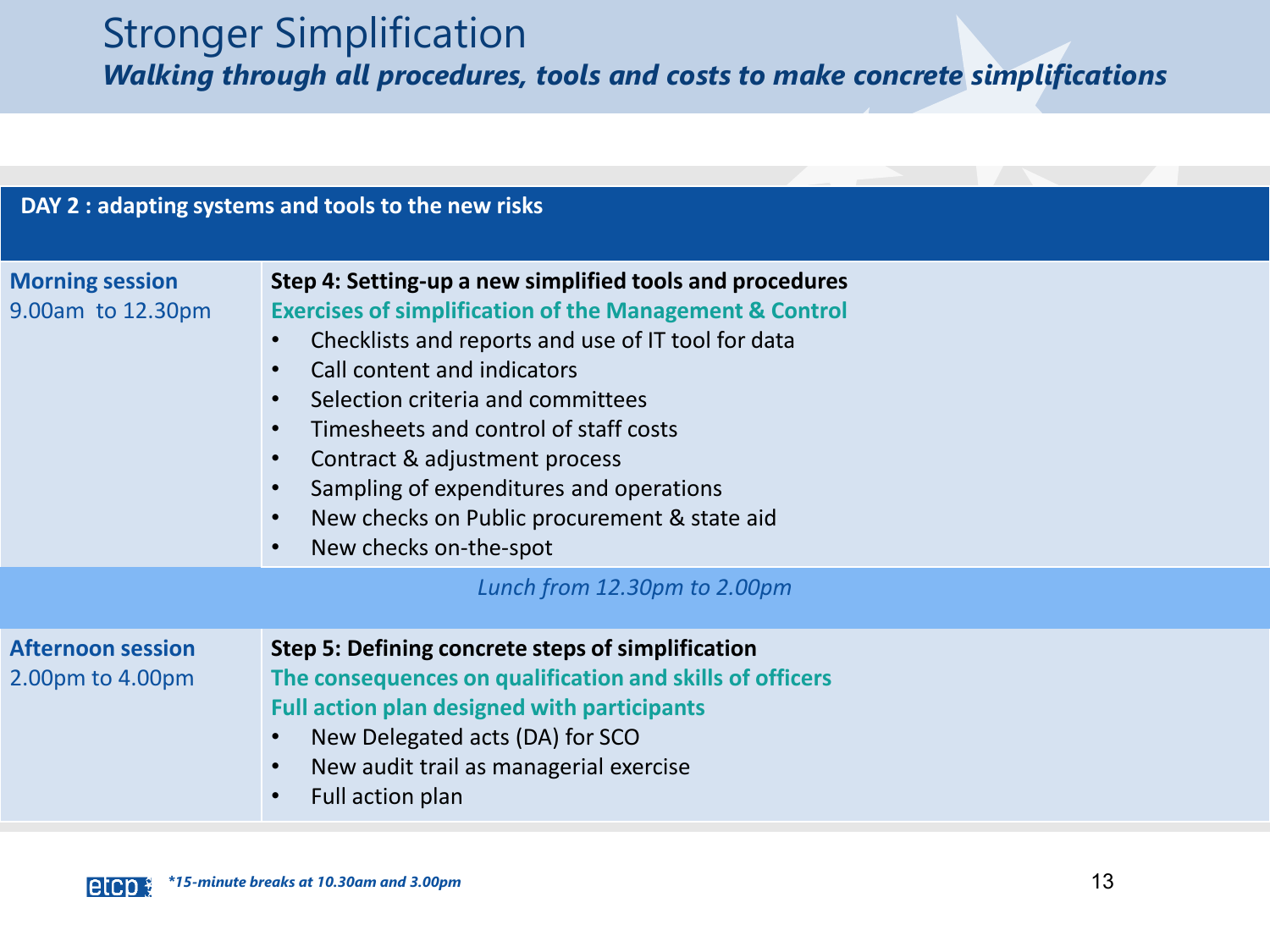## **Better Risks Management**

#### *Sampling operations, payment claims and expenditures in a simple and effective way*

19-21 October 2022

**Roma**

**By** Goran Zakanji Franck Sottou

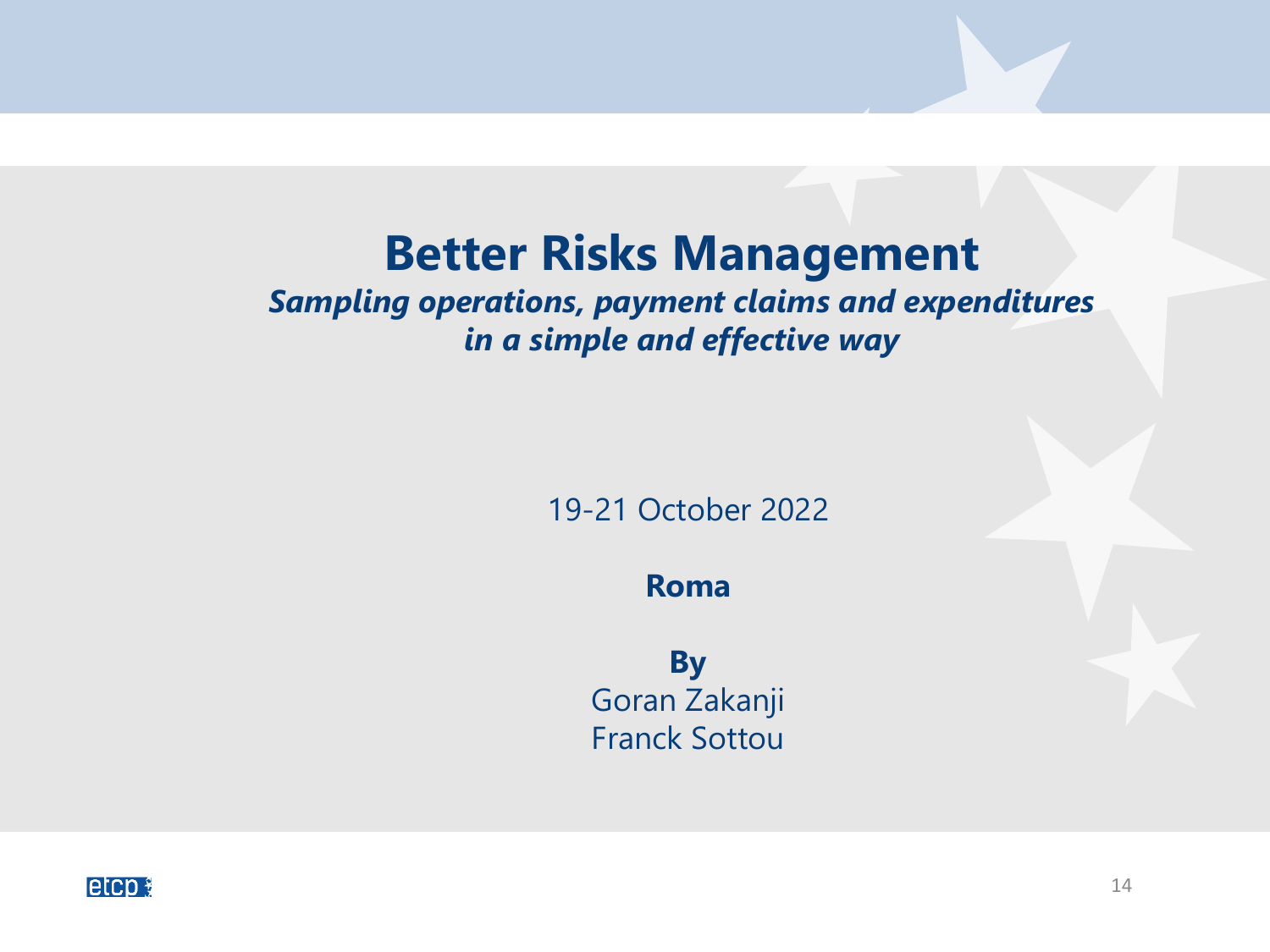### The New Risks Management

#### *Applying Risks-based checks on Programmes, projects and costs*

#### **Learning objective**

- Understanding of key components and process elements of risk management
- Example list of EU funds specific risks
- Practical guidances to evaluate and improve risk management system

#### $\blacksquare$  Learning points

- To create systematic understanding of risk management concept
- To tackle in concrete the identification of generic / specific risks
- To ensure the full scoring and weighting of risks factors
- To make sampling of operations, PC and expenditures (case studies)
- To set up <sup>a</sup> full action plan of mitigation actions / corrections
- To reinforce ex-ante risks management
- To improve on-the-spot checks
- To ensure full risks-based strategy for selection of operations / expenditures

#### **Special points**

- Direct integration of latest guidance from EC
- Lecture, practical examples
- Case studies
- Templates to be used directly after the training

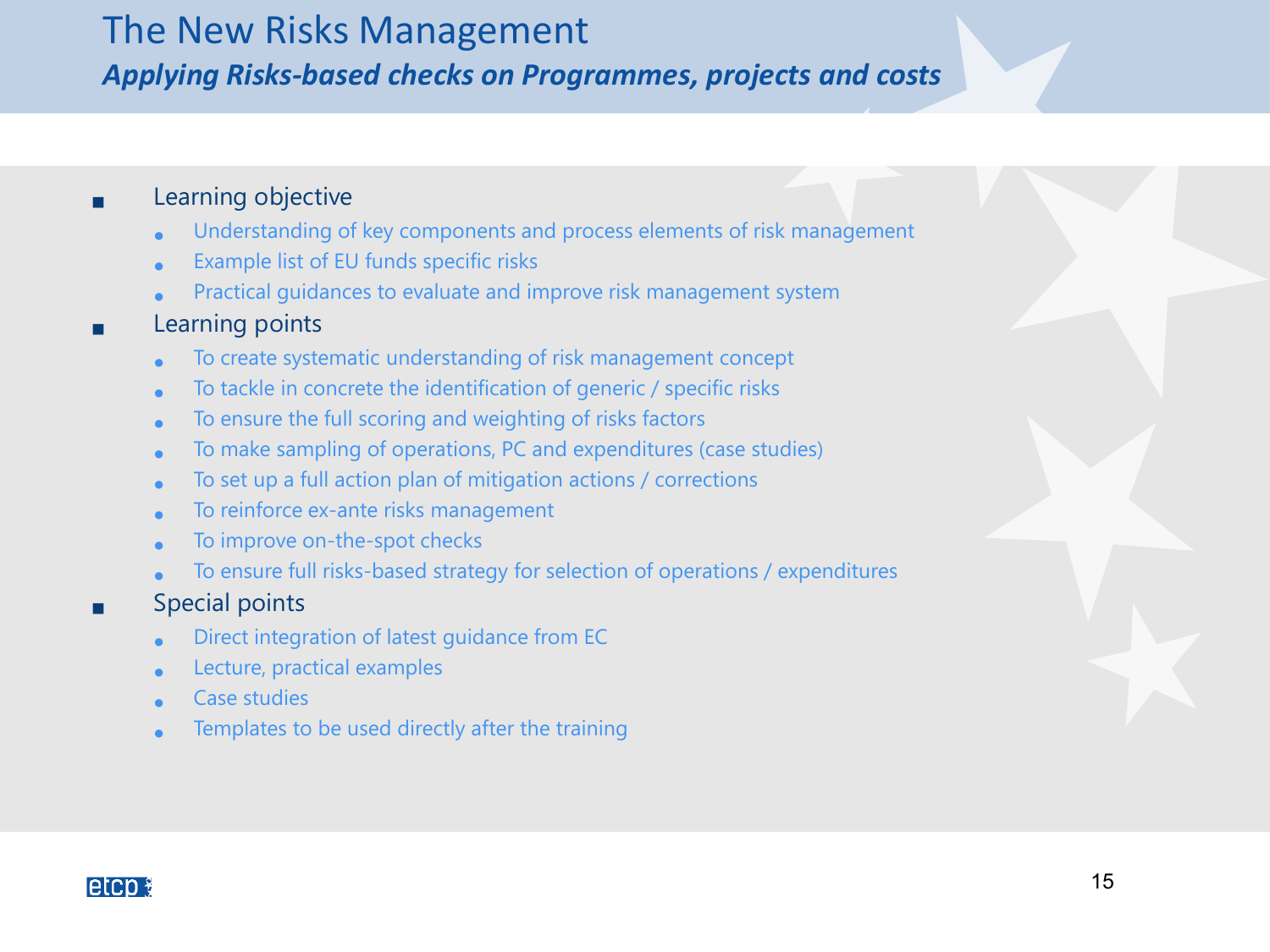### The New Risks Management *Applying Risks-based checks on Programmes, projects and costs*

|                                               | DAY 1 : Making identification of risks and risks factors                                                                                                                                                                                                                                                               |
|-----------------------------------------------|------------------------------------------------------------------------------------------------------------------------------------------------------------------------------------------------------------------------------------------------------------------------------------------------------------------------|
| <b>Morning session *</b><br>9.30am to 12.30pm | Step 1: The new expectations for the 2021-2027 period<br>New risks-based administrative and on-the-spot checks<br>$\bullet$<br>New application of professional judgement<br>$\bullet$<br>New order of verification and specific risks associated<br>$\bullet$                                                          |
|                                               | Step 2: The Initial risk assessment definitions and methods<br>Classification of risks and risks factors<br>Specific EU funds risks v. IFAC standards<br>$\bullet$<br>Scoring of likelihood and impact<br>$\bullet$<br>The specific risk assessment methodology (examples)<br>$\bullet$                                |
|                                               | Lunch from 12.30pm to 2.00pm                                                                                                                                                                                                                                                                                           |
| <b>Afternoon session</b><br>2.00pm to 4.30pm  | <b>Step 3: Case study</b><br>Identification and classification of risks<br>$\bullet$<br>The specific fraud risk assessment system<br>$\bullet$<br>Risks-based checks: introduction and concrete case work on the strategy of checking at<br>$\bullet$<br>operation, Payment Claims, expenditures and on-the-spot level |

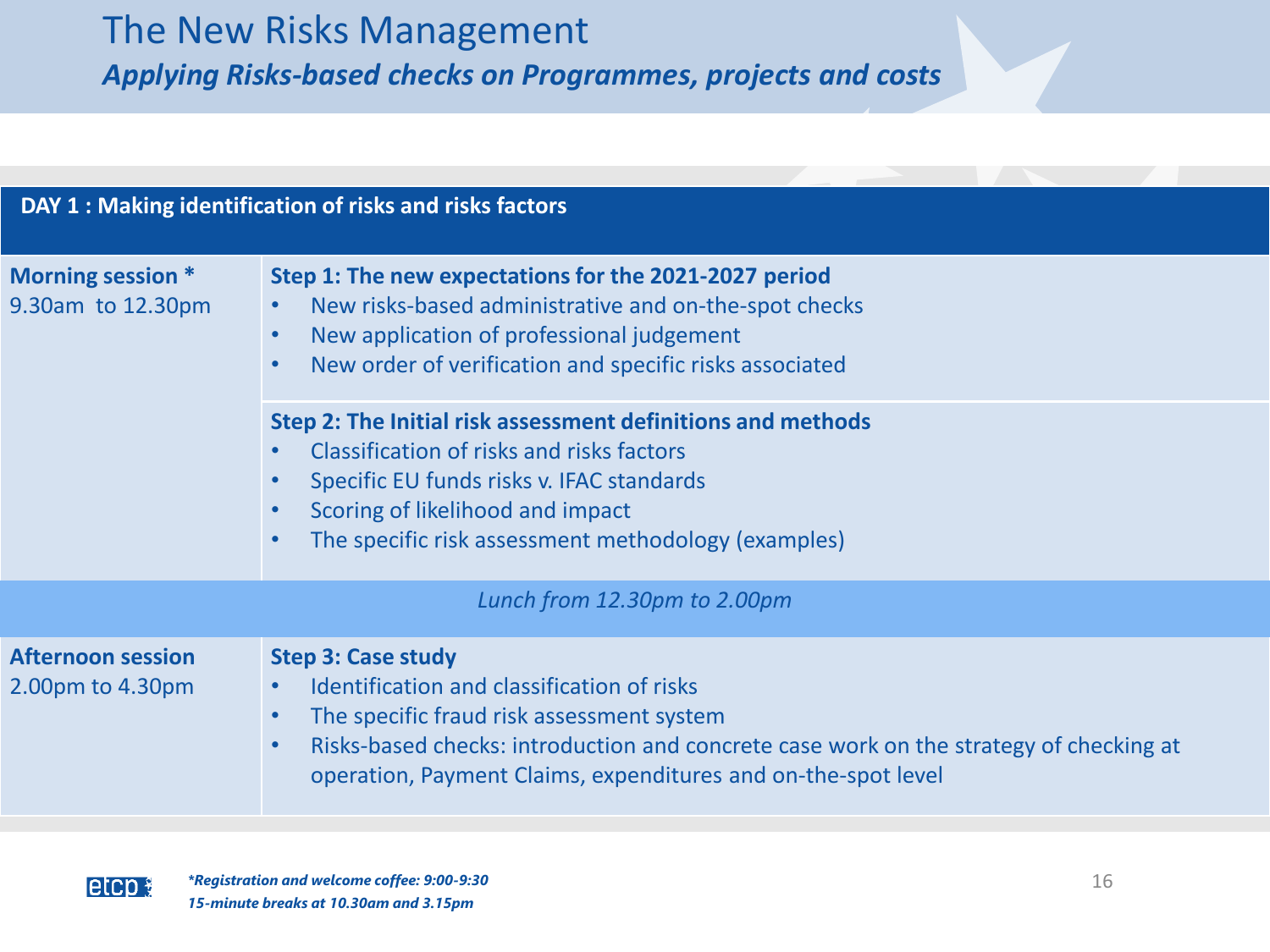### The New Risks Management *Applying Risks-based checks on Programmes, projects and costs*

|                                              | DAY 2 : ensuring sampling of costs, payment claims and operations                                                                                                                                                                                                                                                                                                                                 |
|----------------------------------------------|---------------------------------------------------------------------------------------------------------------------------------------------------------------------------------------------------------------------------------------------------------------------------------------------------------------------------------------------------------------------------------------------------|
| <b>Morning session</b><br>9.00am to 12.30pm  | Exercises in group: workshop<br>Practical cases: selection of operations and expenditures to be verified<br>Screening or risks and sample sizes<br>$\bullet$<br>Case 1 : Methods and exercises about sampling operations<br>$\bullet$<br>Identification & weighting of risks<br>Case 2 : Sampling of expenditures<br>$\bullet$<br>Discussion based on case work<br>$\bullet$                      |
|                                              | Lunch from 12.30pm to 2.00pm                                                                                                                                                                                                                                                                                                                                                                      |
| <b>Afternoon session</b><br>2.00pm to 4.00pm | <b>Step 4: Specific focus on Simplified Costs options</b><br>Options and success conditions<br>$\bullet$<br>Specific risks at operation and expenditure levels<br>$\bullet$<br>Case study for a single lump sum<br>$\bullet$<br>Consequences for the contract and beneficiaries audit trail<br>$\bullet$<br>Lessons to be learnt for Managing Authorities / IB and audit authorities<br>$\bullet$ |

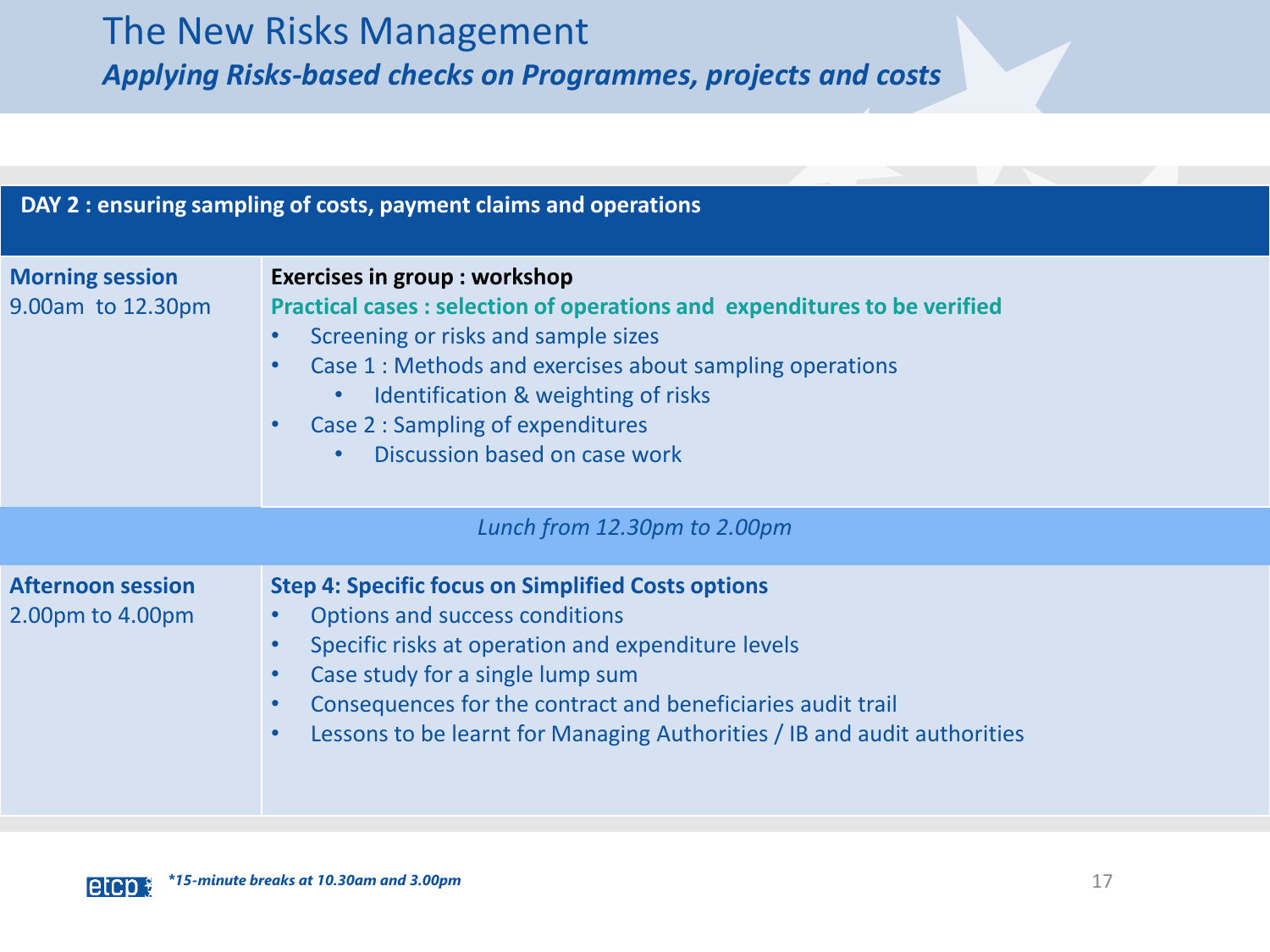## The New Risks Management

*Applying Risks-based checks on Programmes, projects and costs* 

|                                              | DAY 3 : adapting systems and tools to the new expectations                                                                                                                                                                                                                                                                                                                   |
|----------------------------------------------|------------------------------------------------------------------------------------------------------------------------------------------------------------------------------------------------------------------------------------------------------------------------------------------------------------------------------------------------------------------------------|
| <b>Morning session</b><br>9.00am to 12.30pm  | Exercises in group : risks & mitigation of actions workshop<br>Practical consequences on the Management and Control system (walk-trough):<br>Risks identification and prevention<br>$\bullet$<br>Ex-ante checks / Contracts<br>$\bullet$<br>Payment claims and on-the-spot checks<br>Risks managers v. verification officers<br><b>Audit trail</b><br>$\bullet$              |
|                                              | Lunch from 12.30pm to 2.00pm                                                                                                                                                                                                                                                                                                                                                 |
| <b>Afternoon session</b><br>2.00pm to 4.00pm | Step 5: Full action plan<br>Concluding on risks and issuing a clear risks strategy<br>Improvement of control systems and cost-effective controls<br>$\bullet$<br>Conditions for successful introduction and implementation of SCOs<br>$\bullet$<br>Changes for the officers and daily jobs<br>Focus on Annual reports & dealing with the Management Declaration of Assurance |

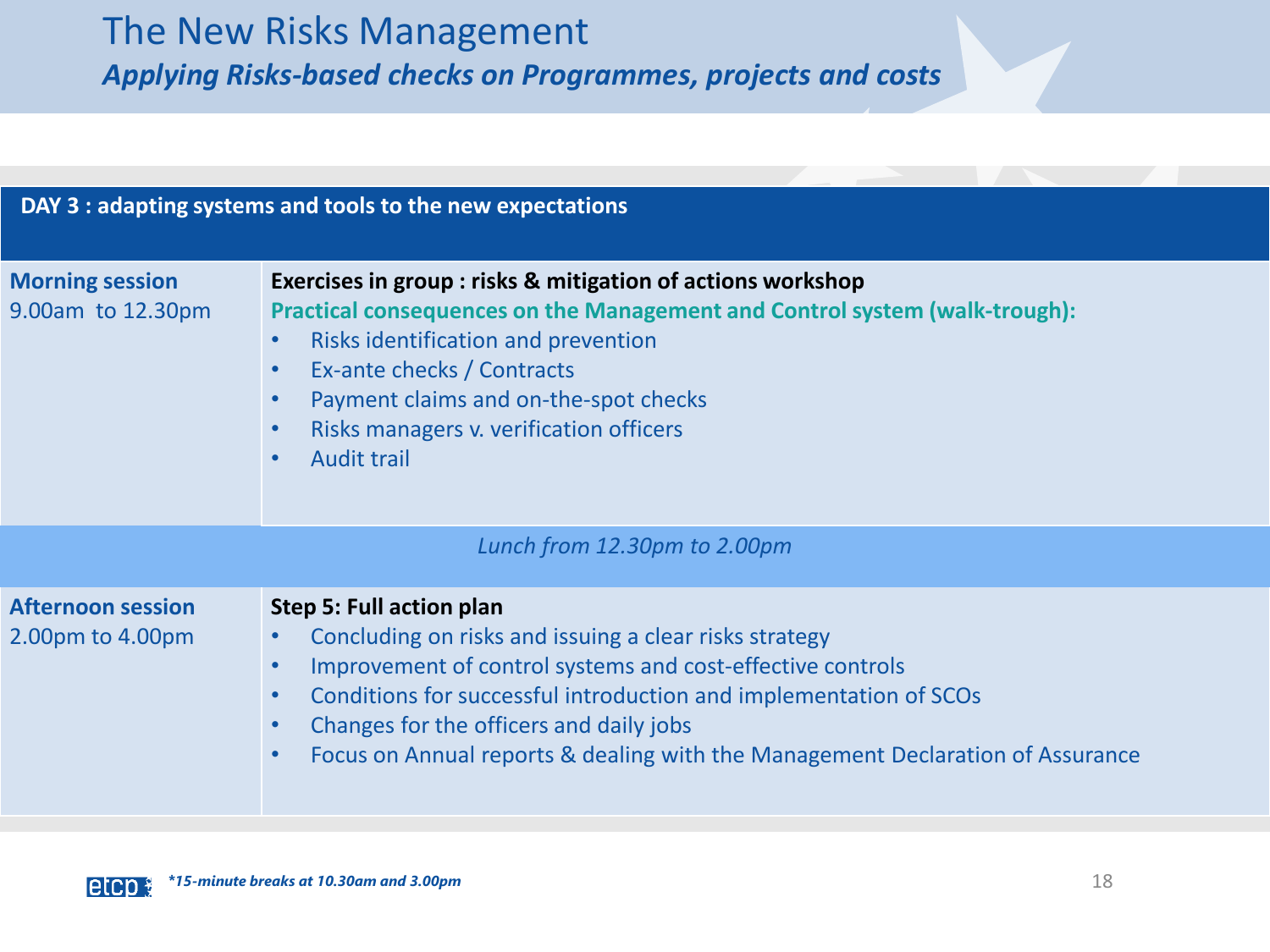# **Better indicators for Programming and Verification**

**Finding the right balance between common, core and specific indicators**

21-23 November 2022

**Valencia**

By Franck SOTTOU Ivaila ILIEVA Colm DUNNE and guests (controllers and evaluators)

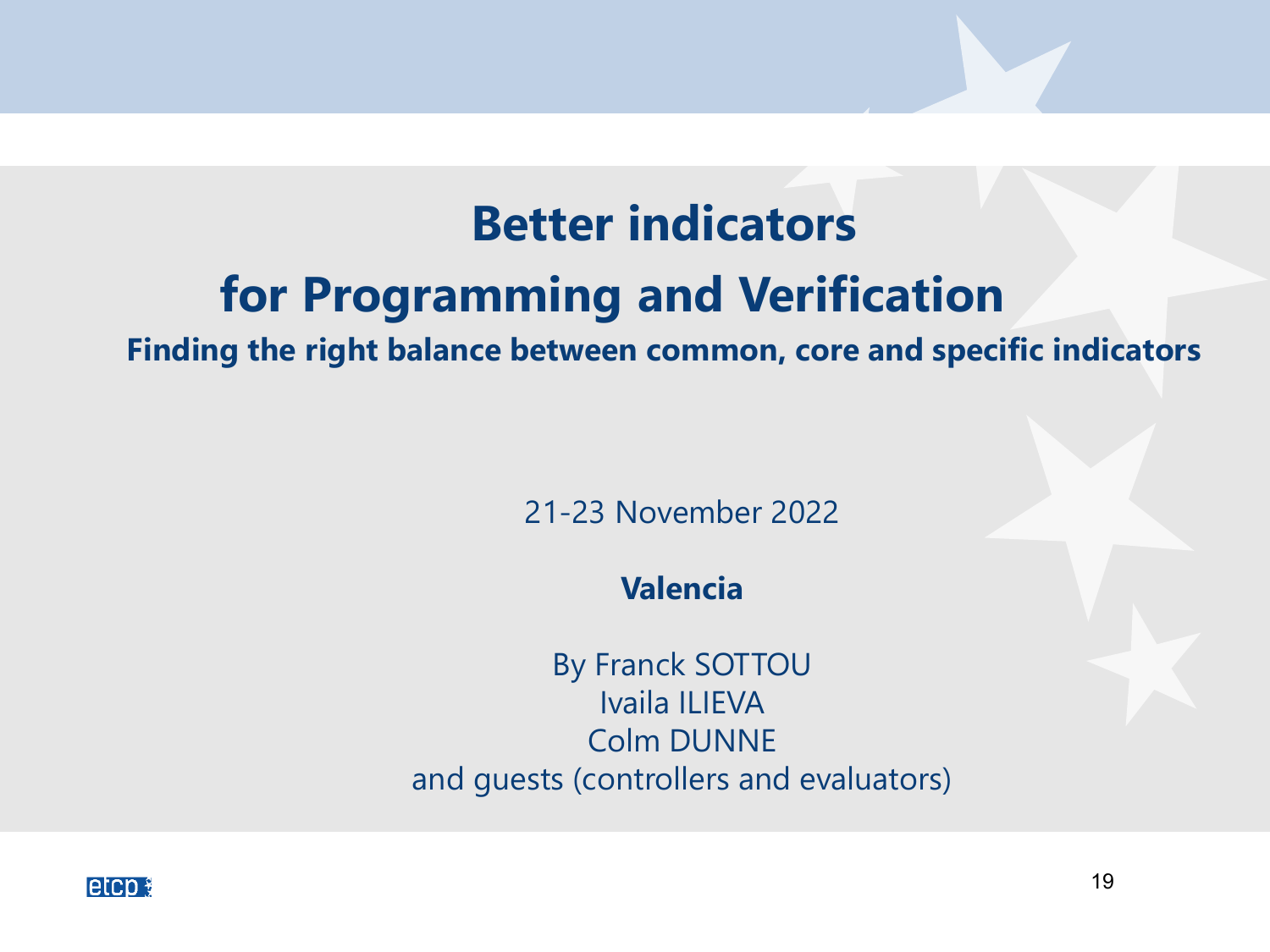### Verification and Monitoring : *how to make it simple and secure altogether?*

- **Learning objective** 
	- Looking for more simple, specific and relevant indicators at all stages
- $\blacksquare$  Learning points
	- Presenting new guidances for monitoring and evaluation
	- **Looking to the best practices for mixing specific and common indicators**
	- Getting key alerts about possible baselines and targets
	- Linking in <sup>a</sup> better way programming / selection / contracting / verification & closure
	- Linking in <sup>a</sup> better way monitoring and verification
	- Linking in <sup>a</sup> better way project and programme management
	- Focusing on data collection at project and programme level
	- Improving financial, technical and administrative reports and checks altogether
	- Insisting on indicators, correction of errors, and dialogue with beneficiaries

#### Special points

- Case studies per thematic
- Specific recommendations about contracts, reporting templates and checklists
- Specific attention paid to the quality and consistency of data in IT systems
- Specific exercises about preparation of calls including indicators
- Specific propositions about performance management and communication

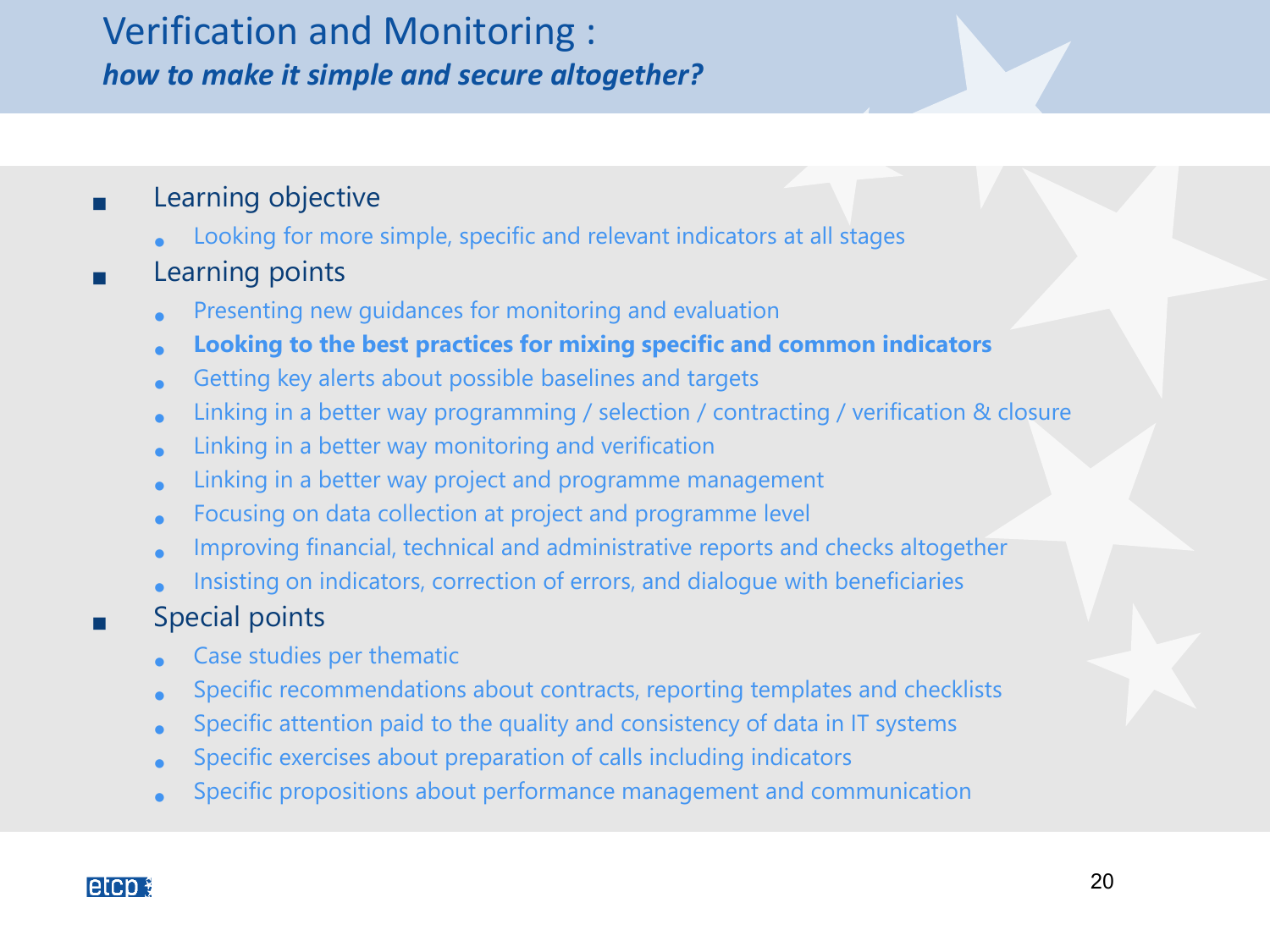### Indicators and Better Monitoring *Making better data collection*

| DAY 1                                                                                  |                                                                                                                                                                                                                                                                                                                                |
|----------------------------------------------------------------------------------------|--------------------------------------------------------------------------------------------------------------------------------------------------------------------------------------------------------------------------------------------------------------------------------------------------------------------------------|
| <b>Registration</b><br>9.00am to 9.30am<br><b>Morning session</b><br>9.00am to 12.30pm | Step 1: Laying the foundations by linking Reporting, Monitoring & Evaluation<br>• Traditional and modernised Intervention logic<br>$\triangleright$ the rationale for greater results orientation<br>• How indicators connect projects, programmes and policies<br>• How to balance common and specific indicators : feedbacks |
|                                                                                        | Step 2: Anticipating future evaluations in a clever way<br>• Outputs and efficiency: examples<br>• Results and effectiveness: examples<br>• Improving coherence in indicator systems and IT data collection                                                                                                                    |
|                                                                                        | Lunch from 12:30pm to 2:00pm                                                                                                                                                                                                                                                                                                   |
| <b>Afternoon session</b><br>$2:00$ pm to $4.30$ pm                                     | <b>Step 3: Focusing on common indicators</b><br>• Specific-funds common indicators<br>• The changes and open issues for 2021-2027<br>• Common/Core output and results indicators, baselines and targets<br>• Specific reporting conditions about participants and entities                                                     |

*\*Registration and welcome coffee: 9:00-9:30 15-minute breaks at 10.30am and 3.15pm*

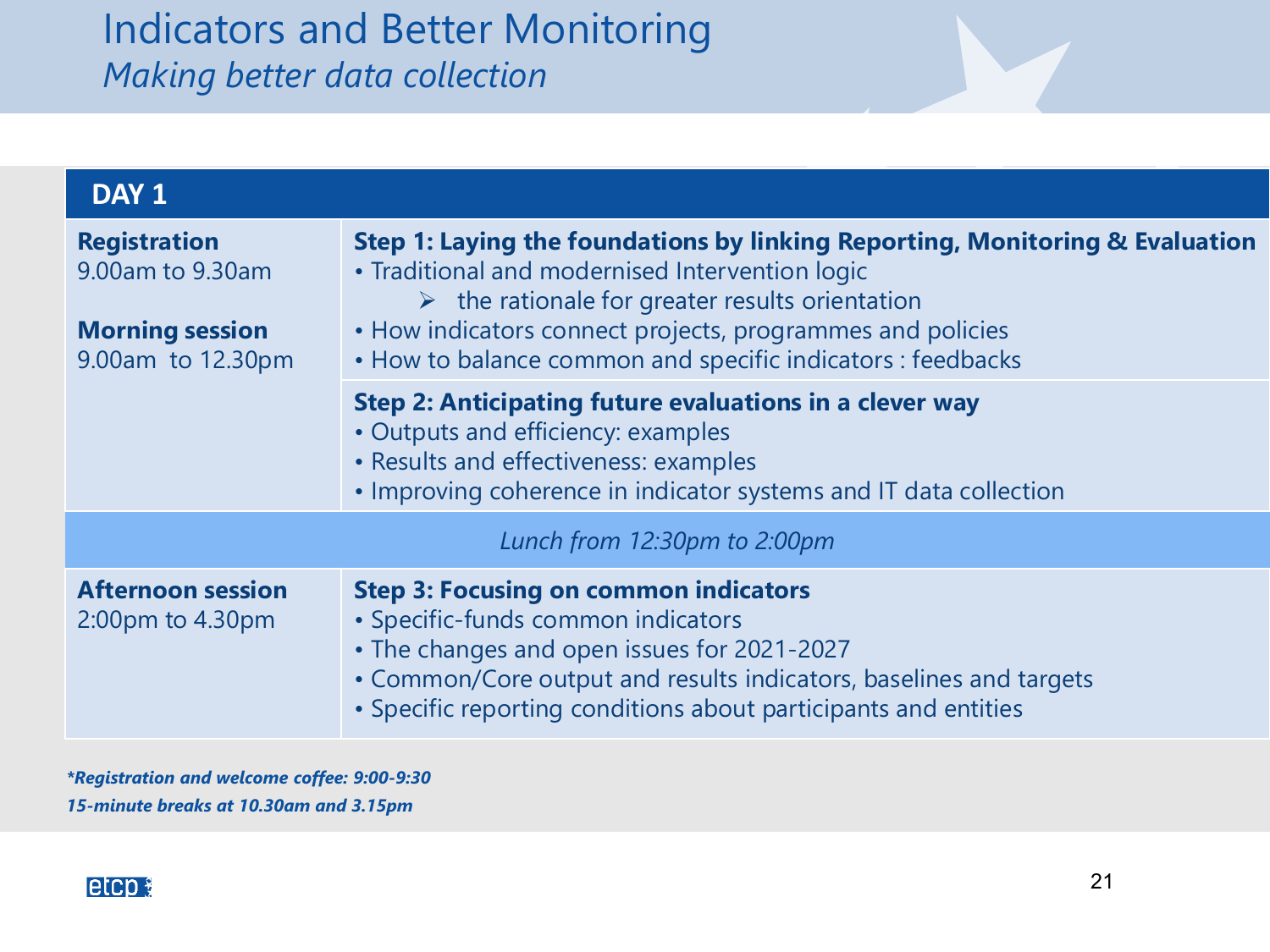|                                              | DAY 2 : focusing on concrete examples of soft and hard actions                                                                                                                                                                                                                                                                                                                                                                                          |
|----------------------------------------------|---------------------------------------------------------------------------------------------------------------------------------------------------------------------------------------------------------------------------------------------------------------------------------------------------------------------------------------------------------------------------------------------------------------------------------------------------------|
| <b>Morning session</b><br>9.00am to 12.30pm  | Exercises in group : thematic workshop<br>Practical cases and proposal of concrete mix of common and specific indicators<br>Trainings and education<br>$\bullet$<br>Support to businesses / start-ups<br>$\bullet$<br>Research and development<br>$\bullet$<br>Digital transformation<br>$\bullet$<br>Energy<br>$\bullet$<br>Transport<br>$\bullet$<br>Fight against poverty<br>$\bullet$<br>Migration and border controls<br>$\bullet$<br>$\cdots$     |
|                                              | Lunch from 12.30pm to 2.00pm                                                                                                                                                                                                                                                                                                                                                                                                                            |
| <b>Afternoon session</b><br>2.00pm to 4.00pm | Exercises in group: organising better calls<br><b>Practical cases and proposal of concrete indicators</b><br>Tackling Indicators in Managing Programmes and calls<br>$\bullet$<br>Specific objectives and the results-oriented approach<br>$\bullet$<br>Specific outputs and relevant actions<br>$\bullet$<br>Indicators for Milestones and deliverables<br>$\bullet$<br>Good practices for data collection and control with beneficiaries<br>$\bullet$ |

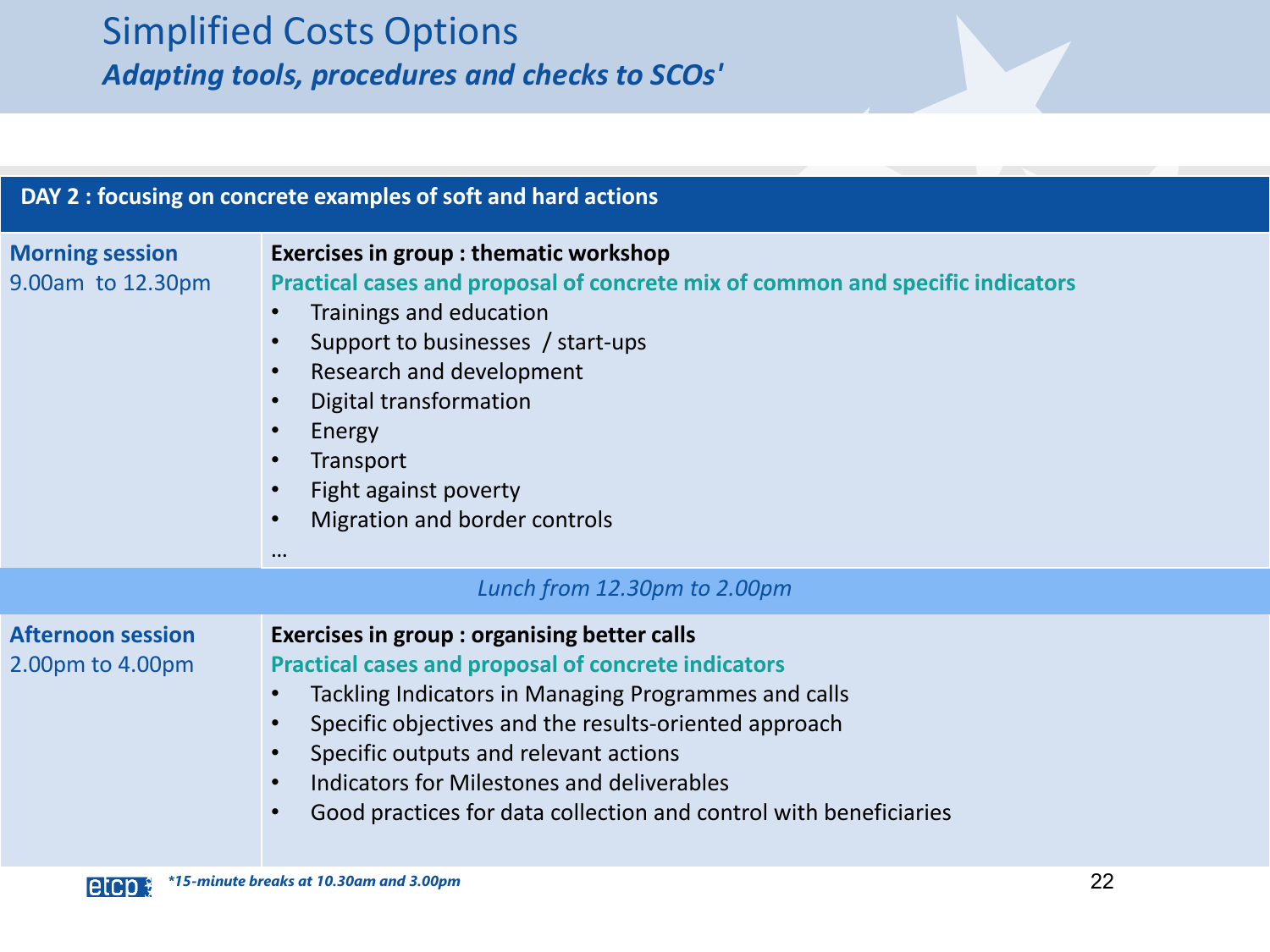### Indicators and Better Monitoring *Making better data collection*

| DAY <sub>3</sub>                             |                                                                                                                                                                                                                                                                                                       |  |
|----------------------------------------------|-------------------------------------------------------------------------------------------------------------------------------------------------------------------------------------------------------------------------------------------------------------------------------------------------------|--|
| <b>Morning session</b><br>9.00am to 12.30pm  | <b>Step 4: Focusing on impact assessment</b><br>• The results-oriented approach explored<br>• The focus on changes at sector level: examples<br>• Common/Core indicators: examples applied to different sectors and intervention<br>types and first assessment of impact in line with new definitions |  |
|                                              | Lunch from 12:30pm to 2:00pm                                                                                                                                                                                                                                                                          |  |
| <b>Afternoon session</b><br>2:00pm to 4.30pm | Step 5: Dealing with reporting in 2021-2027<br>• Reporting types and methods: linking the reports from beneficiary to annual<br>reports and sizing-down the text to the point<br>• Planning for effective communication: examples of graphics / illustrations                                         |  |
|                                              | Step 6: Full action plan for better identification and reporting<br>Balance specific / common<br><b>Baselines and targets</b><br>Functions and responsibilities<br>$\bullet$                                                                                                                          |  |

*(\*15-minute break at 10.30am and 3.15pm*

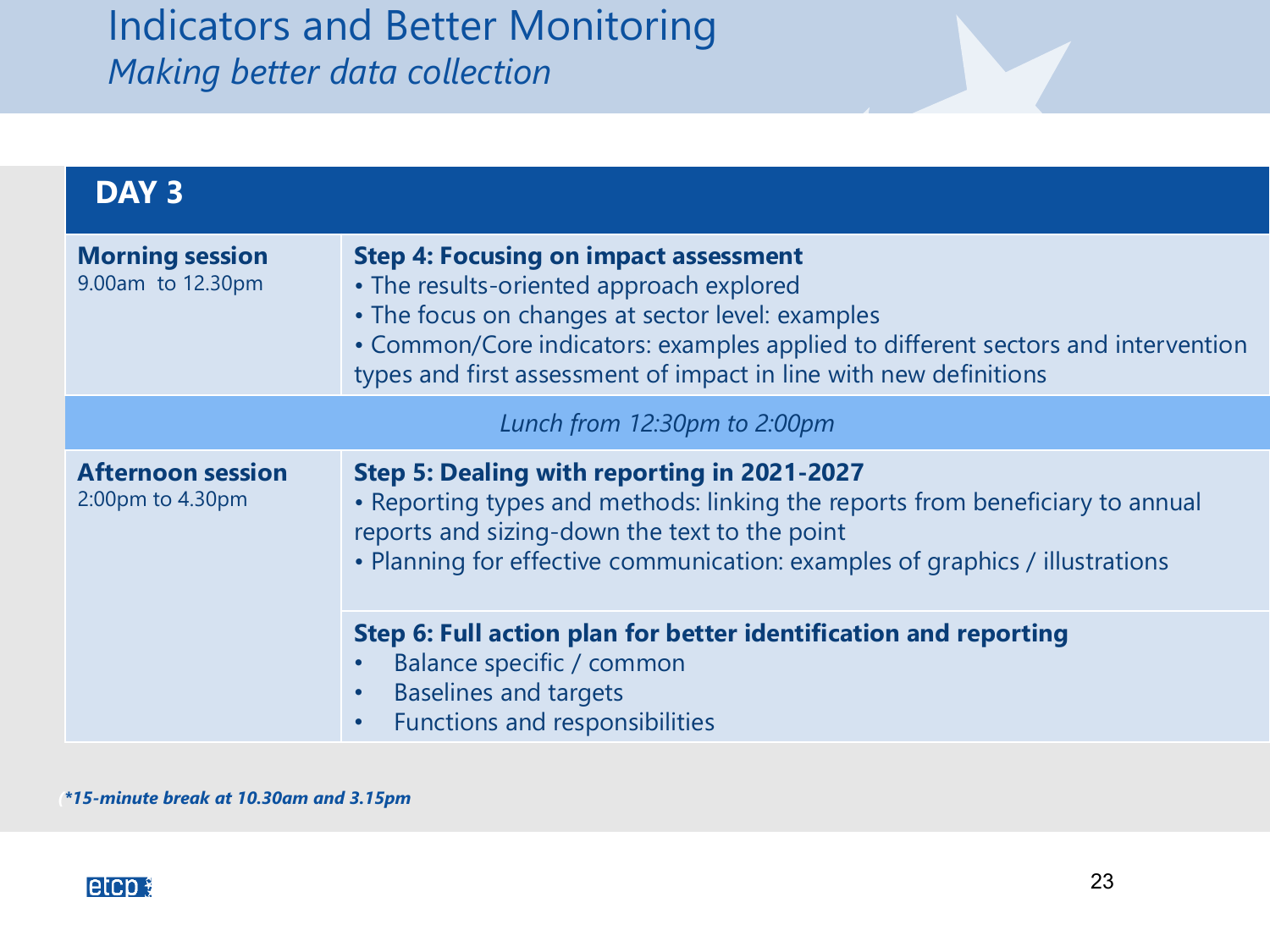*Making better prevention, detection and correction of errors, irregularities and suspected fraud*

12-13 December 2022

**Vienna**

By Inga MOISIEJUTE

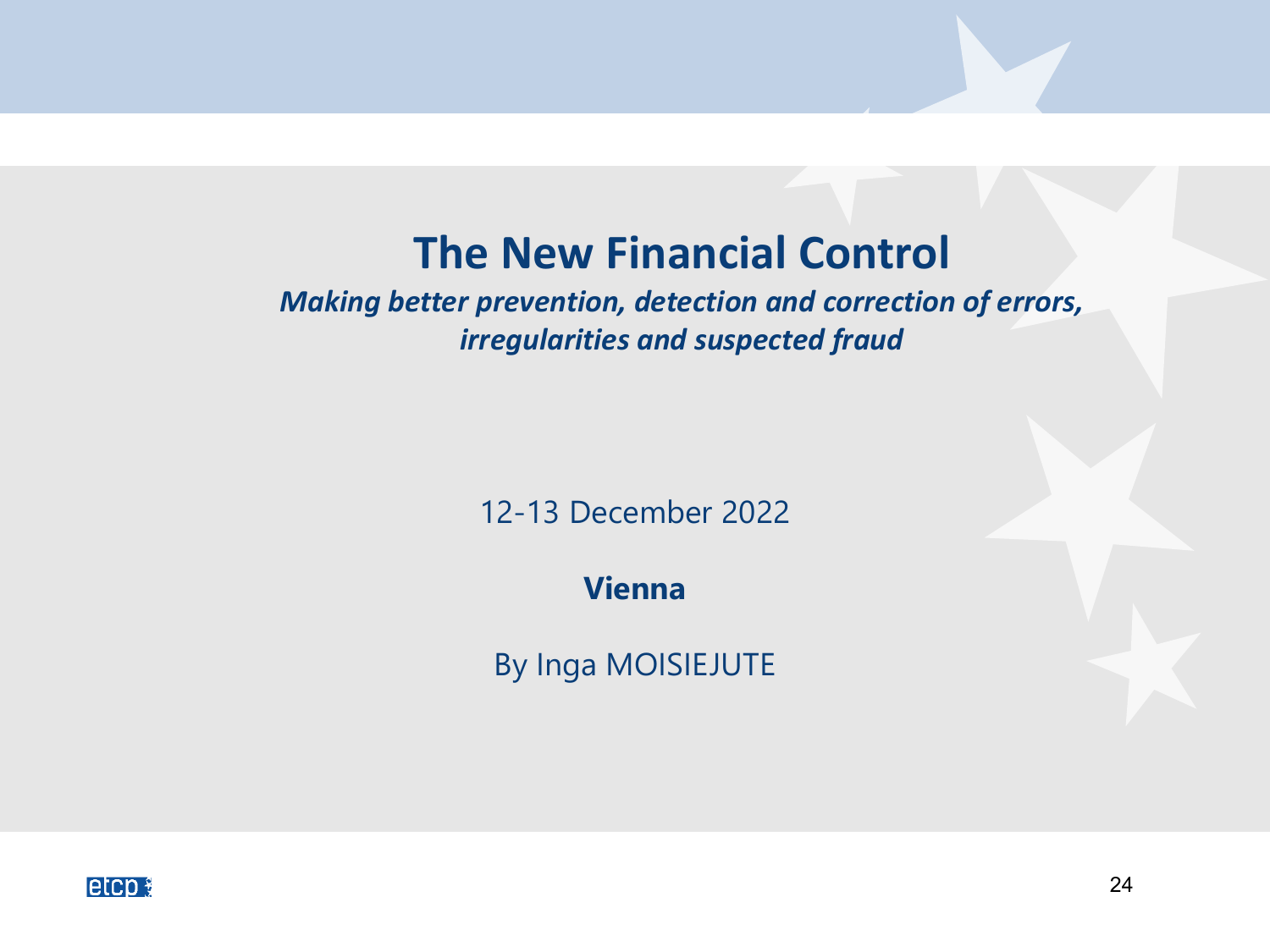*Making better prevention, detection and correction of errors, irregularities and suspected fraud*

#### **Learning objective**

- Making more efficient and effective checks
- $\blacksquare$  Learning points
	- Lesson from the past: key irregularities and fraud, key alerts from auditors, key obstacles to closure and where they come from, key steps to ensure full and balance closure (process and planning)
	- Specific problems and discussion of best practices
	- Operations closed? Phasing and functional operations
	- Specific issues about beneficiaries/recipients/outputs and results
	- Identifying the right and important indicators
	- Dealing with bottlenecks for the solution of irregularities: investigations, audits and checks
	- Ensuring sound prevention, detection & corrections
	- Closing specific operations and checks after closure : durability
	- Improving sampling methods
	- Dealing with suspended / corrected operations
	- Adjusting the Management & Control system.
- **Special points** 
	- Discussions, group work, cases and examples

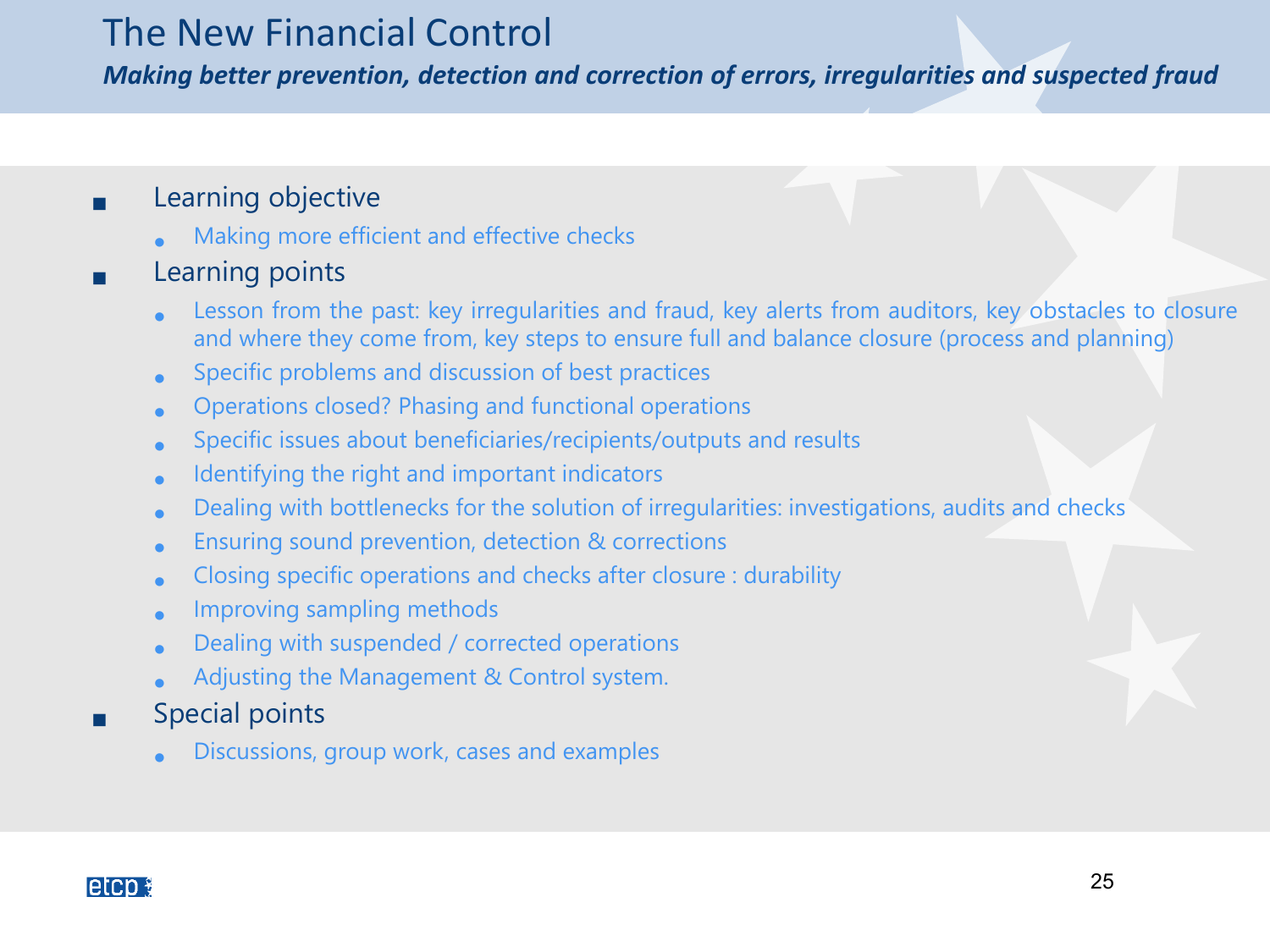*Making better prevention, detection and correction of errors, irregularities and suspected fraud*

| <b>DAY 1: Better definitions and methods</b>                                       |                                                                                                                                                                                                                                                                                                                                                                               |  |  |
|------------------------------------------------------------------------------------|-------------------------------------------------------------------------------------------------------------------------------------------------------------------------------------------------------------------------------------------------------------------------------------------------------------------------------------------------------------------------------|--|--|
| <b>Registration</b><br>9.00 to 9.30am<br><b>Morning session</b><br>9.30am to 12.30 | <b>Step 1: Introduction and overview</b><br>Preparation of Management Declaration of Assurance and annual summary<br>Sampling of management verifications: risk assessment and criteria<br>$\bullet$<br>Methodology for supervision of delegated tasks<br>$\bullet$<br>SCOs and simplification specific dimensions<br>$\bullet$<br>Financing not linked to costs<br>$\bullet$ |  |  |
| Lunch from 12:30pm to 2:00pm                                                       |                                                                                                                                                                                                                                                                                                                                                                               |  |  |
| <b>Afternoon session</b><br>2.00pm to 4.30pm                                       | <b>Step 2: Detection and corrections</b><br>Main irregularities in accounting years 2019/2021<br>Risks management and sampling<br>$\bullet$<br>Reinforcement of ex-ante and on-the-spot checks<br>$\bullet$<br>Overview of the new EC guidance<br>$\bullet$                                                                                                                   |  |  |
|                                                                                    | Step 3 : Special risk management of (suspected) frauds<br>Fraud indicators and red flags<br>Case studies on mitigation actions and residual risks                                                                                                                                                                                                                             |  |  |

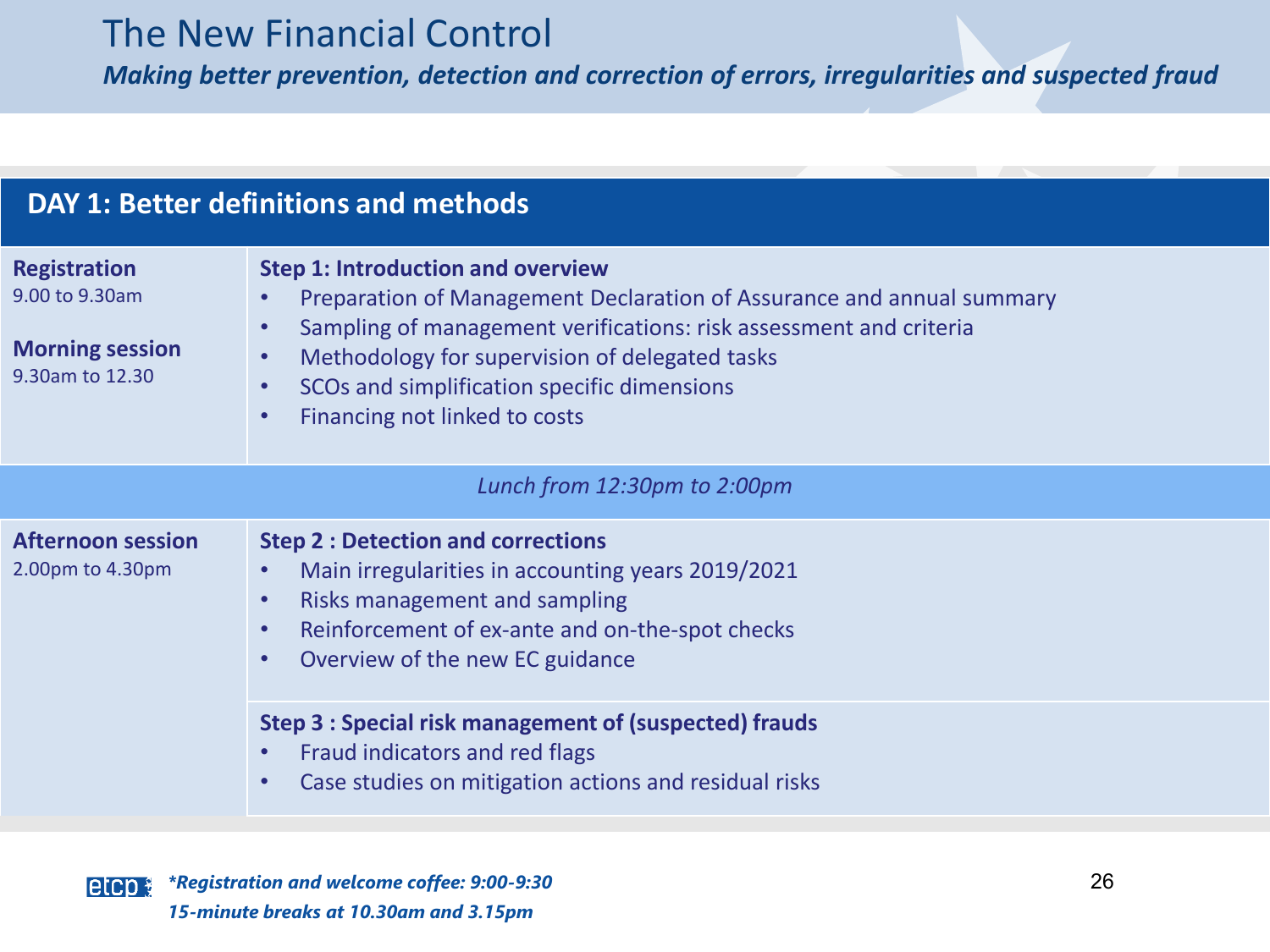*Making better prevention, detection and correction of errors, irregularities and suspected fraud*

| DAY 2: Better focus and proportionality of checks |                                                                                                                                                                                                                                                                                                                             |  |  |
|---------------------------------------------------|-----------------------------------------------------------------------------------------------------------------------------------------------------------------------------------------------------------------------------------------------------------------------------------------------------------------------------|--|--|
| <b>Morning session</b><br>9.00am to 12.30pm       | <b>Step 4: Specific errors and related checks</b><br>Completed and eligible operations, durability<br><b>Staffs costs and timesheets</b><br>$\bullet$<br>Public procurement and state aid<br>$\bullet$<br>Information and publicity<br>$\bullet$<br>Indicators and deliverables<br>$\bullet$<br>Grant contracts and changes |  |  |
| Lunch from 12:30pm to 2:00pm                      |                                                                                                                                                                                                                                                                                                                             |  |  |
| <b>Afternoon session</b><br>2.00pm to 4.30pm      | <b>Step 5: Focus on Simplified Costs Options (SCO)</b><br>Possible options and success conditions<br><b>Calculations and up-dates</b><br>$\bullet$<br><b>Risks and reporting</b><br>$\bullet$                                                                                                                               |  |  |
|                                                   | Step 6: Looking for better tools and methods<br>• The crucial role of payment claims : level of control and details<br>• The checklist and reporting in correlation with logframes<br>the follow up of findings and corrections<br>$\bullet$                                                                                |  |  |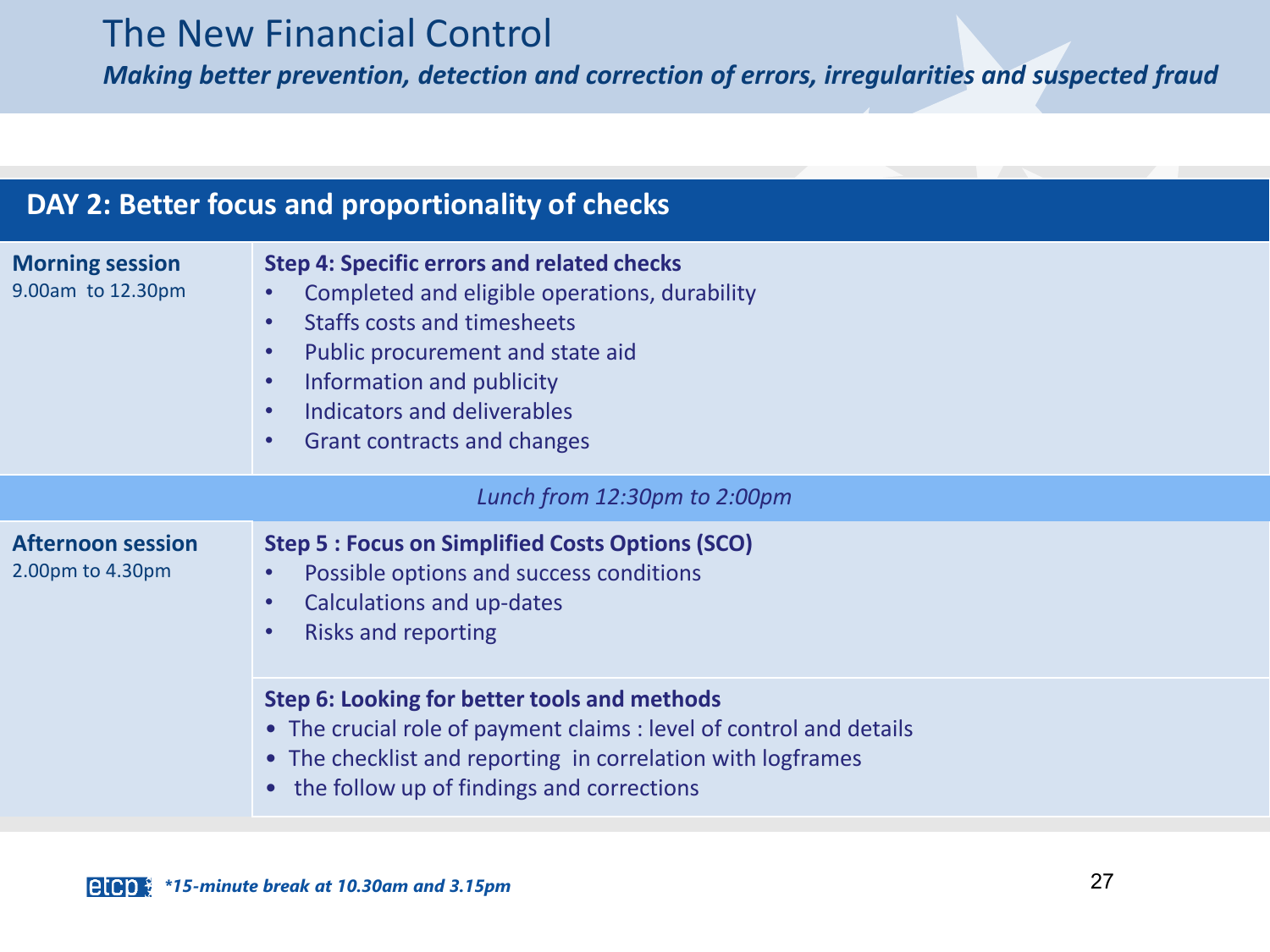*Making better prevention, detection and correction of errors, irregularities and suspected fraud*

| <b>DAY 3: Better systems and responsibilities</b>  |                                                                                                                                                                                                                                                                                                                                                                        |  |  |
|----------------------------------------------------|------------------------------------------------------------------------------------------------------------------------------------------------------------------------------------------------------------------------------------------------------------------------------------------------------------------------------------------------------------------------|--|--|
| <b>Morning session</b><br>9.00am to 12.30pm        | Step 7: Specific alerts and points of control for balanced control<br>• Checks all throughout the cycle of projects<br>• Conditions for safe application of professional judgement                                                                                                                                                                                     |  |  |
|                                                    | <b>Step 8: Prevention of errors</b><br>• Working with the beneficiaries (quidelines, FAQ, open days)<br>• Safeguards in the management and control system<br>• Ex-ante checks and internal risks                                                                                                                                                                       |  |  |
| Lunch from 12:30pm to 2:00pm                       |                                                                                                                                                                                                                                                                                                                                                                        |  |  |
| <b>Afternoon session</b><br>$2:00$ pm to $4.30$ pm | <b>Step 9: Follow-up of findings and effective corrections</b><br>• Treatment of findings: financial corrections at beneficiary & CA level<br>Consequences of findings: extension of sampling and a qualitative extension of<br>$\bullet$<br>control<br>Management of error risks: analysis of systemic effects and adjustment of control<br>$\bullet$<br>work program |  |  |
|                                                    | <b>Step 10: Action plan</b><br>• Wrap up and completion of the Action Plan                                                                                                                                                                                                                                                                                             |  |  |

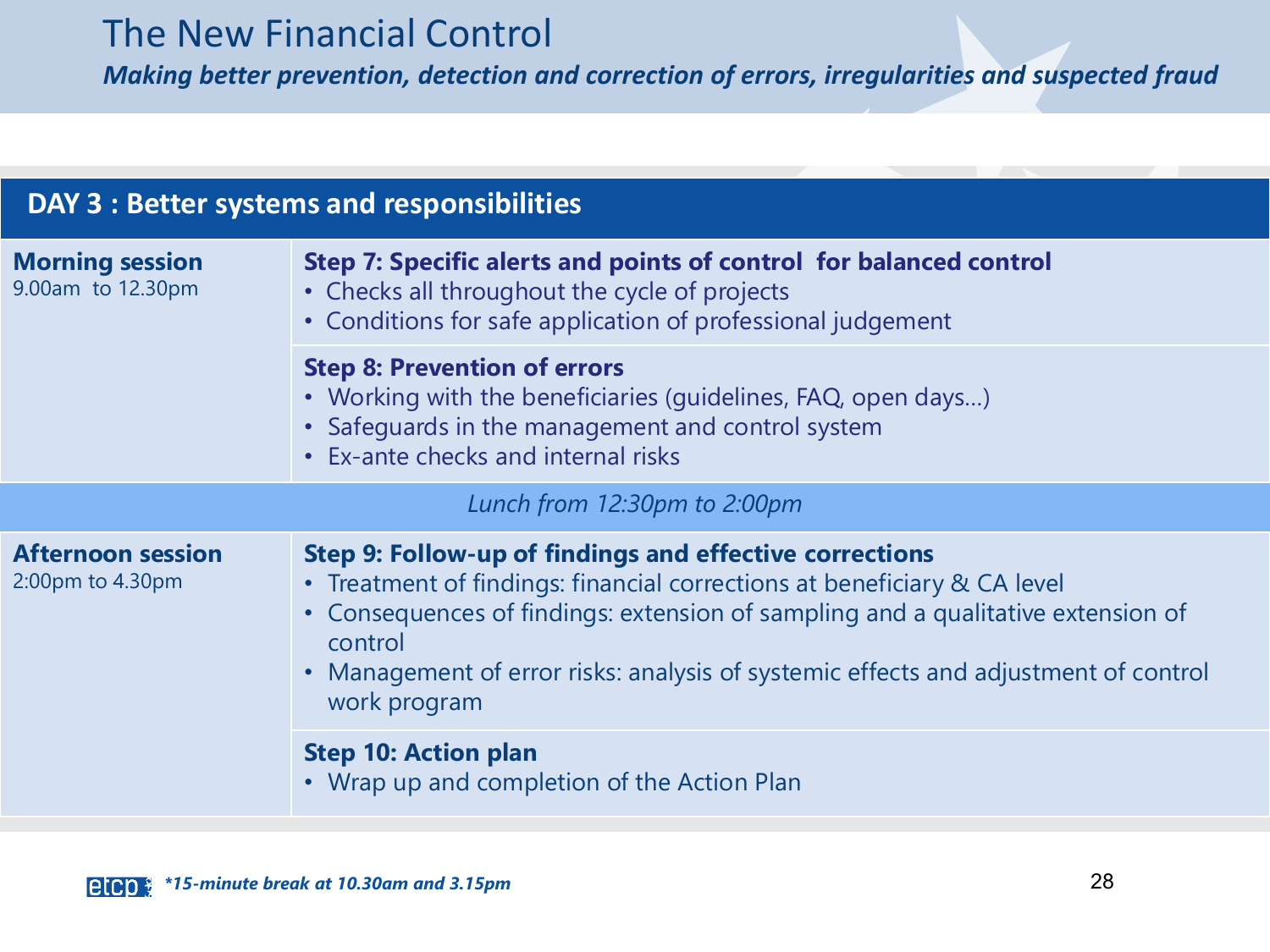## **Public Funds Management (PFM) 2.0** *Managing public fund in a more effective, collaborative and digital way*

14-16 December 2022

**Zagreb**

by Raili Truup Franck SOTTOU

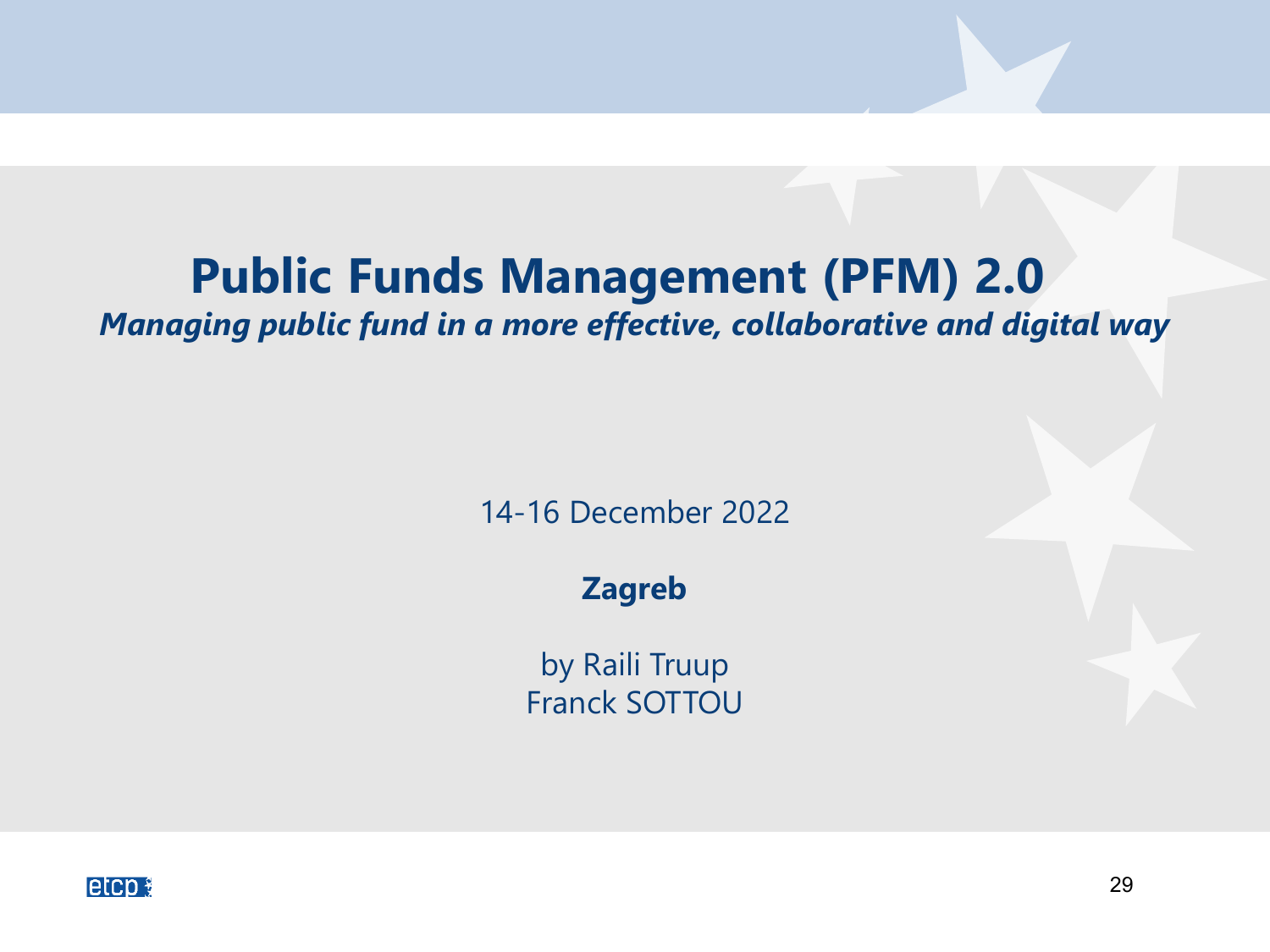*Managing public fund in a more effective, collaborative and digital way* 

#### **Target Group**

- Managers or responsible experts in designing or running some piece in public financial management, for example in:
	- *Budgeting departments*
	- *Strategic planning departments*
	- *Managing Authorities*
	- *Certifying Authorities*
	- *Policy experts designing public grants no matter form foreing or state funds*
	- *Financial reporting departments*
	- *Developing digital solutions supporting PFM processes*

#### Methodology

- Lecture,
- practical examples,
- discussion and practice sharing between participants.
- **Output and immediate results** 
	- Understanding general picture and key components of PFM
	- Systematic overview of general budgeting cycle<br>• Systematic approach to public grants in PFM com
	- Systematic approach to public grants in PFM context
	- Practical lists of main questions to consider when planning to improve or reform your PFM system
	- Toolkit to work with risks, indicators, IT tools and open data approach
	- Suggestions for additional readings and actions

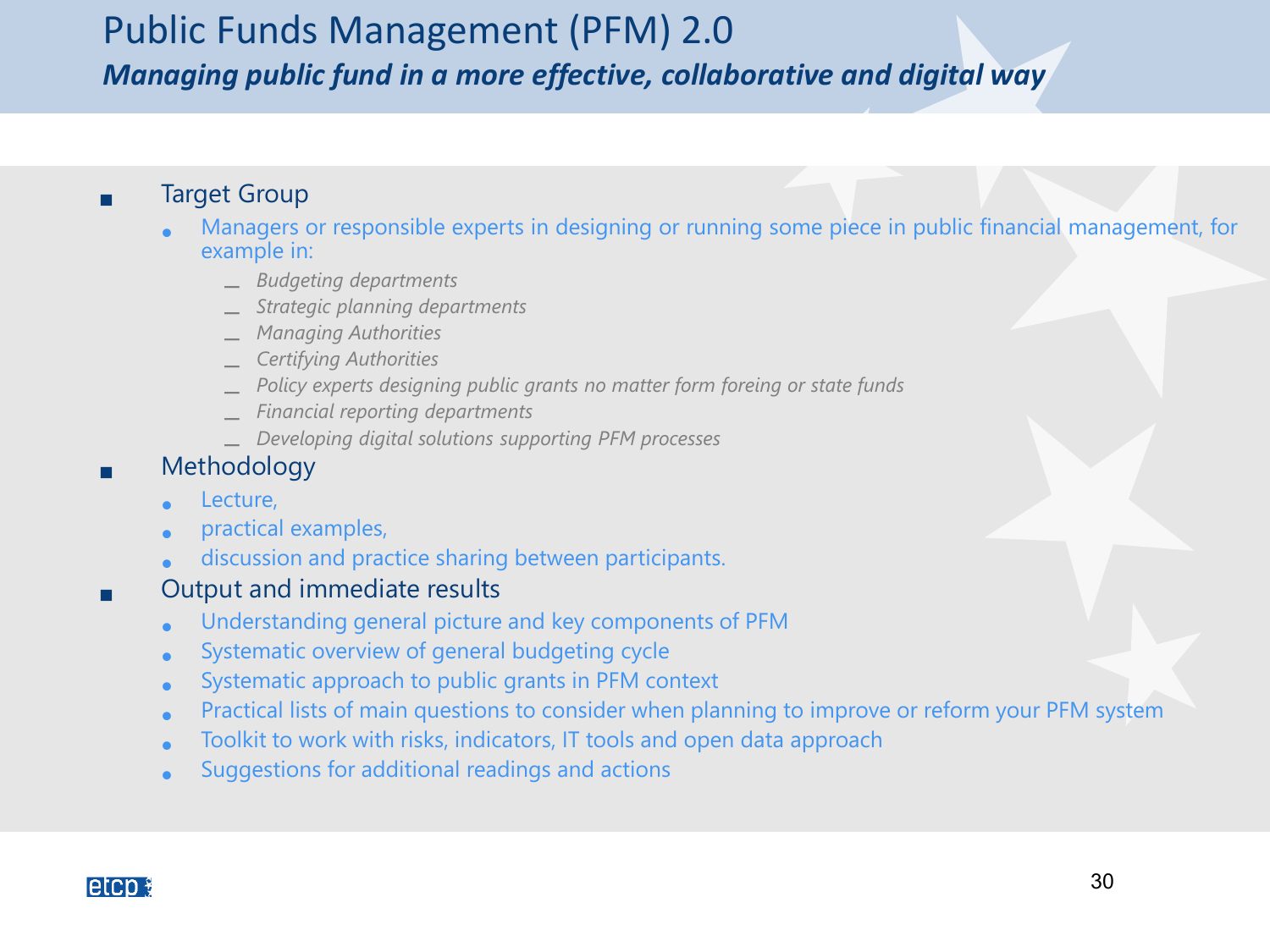*Managing public fund in a more effective, collaborative and digital way* 

| <b>DAY 1: Better definitions and methods</b> |                                                                                                                                                                                                                                                                                   |  |  |
|----------------------------------------------|-----------------------------------------------------------------------------------------------------------------------------------------------------------------------------------------------------------------------------------------------------------------------------------|--|--|
| <b>Morning session</b><br>9.00am to 12.30    | <b>Step 1: Introduction and overview</b><br>Initial quiz and expectations<br>Definitions and key issues<br>$\bullet$<br><b>Components of PFM</b><br>$\bullet$<br><b>General Budgeting Process Cycle</b><br>$\bullet$<br>10 core dimensions of budgeting                           |  |  |
| Lunch from 12:30pm to 2:00pm                 |                                                                                                                                                                                                                                                                                   |  |  |
| <b>Afternoon session</b><br>2.00pm to 4.30pm | <b>Step 2: Making more effective management</b><br>Designing the systems and value in your work<br>Concepts to use in practice in particular Risks management<br>$\bullet$<br>Practical workout with one tool<br>$\bullet$<br>Leading the officers to gap management<br>$\bullet$ |  |  |
|                                              | Step 3 : Special focus on management by indicator<br>What indicators?<br>$\bullet$<br>The right balance between core, common and specific ones<br>$\bullet$                                                                                                                       |  |  |

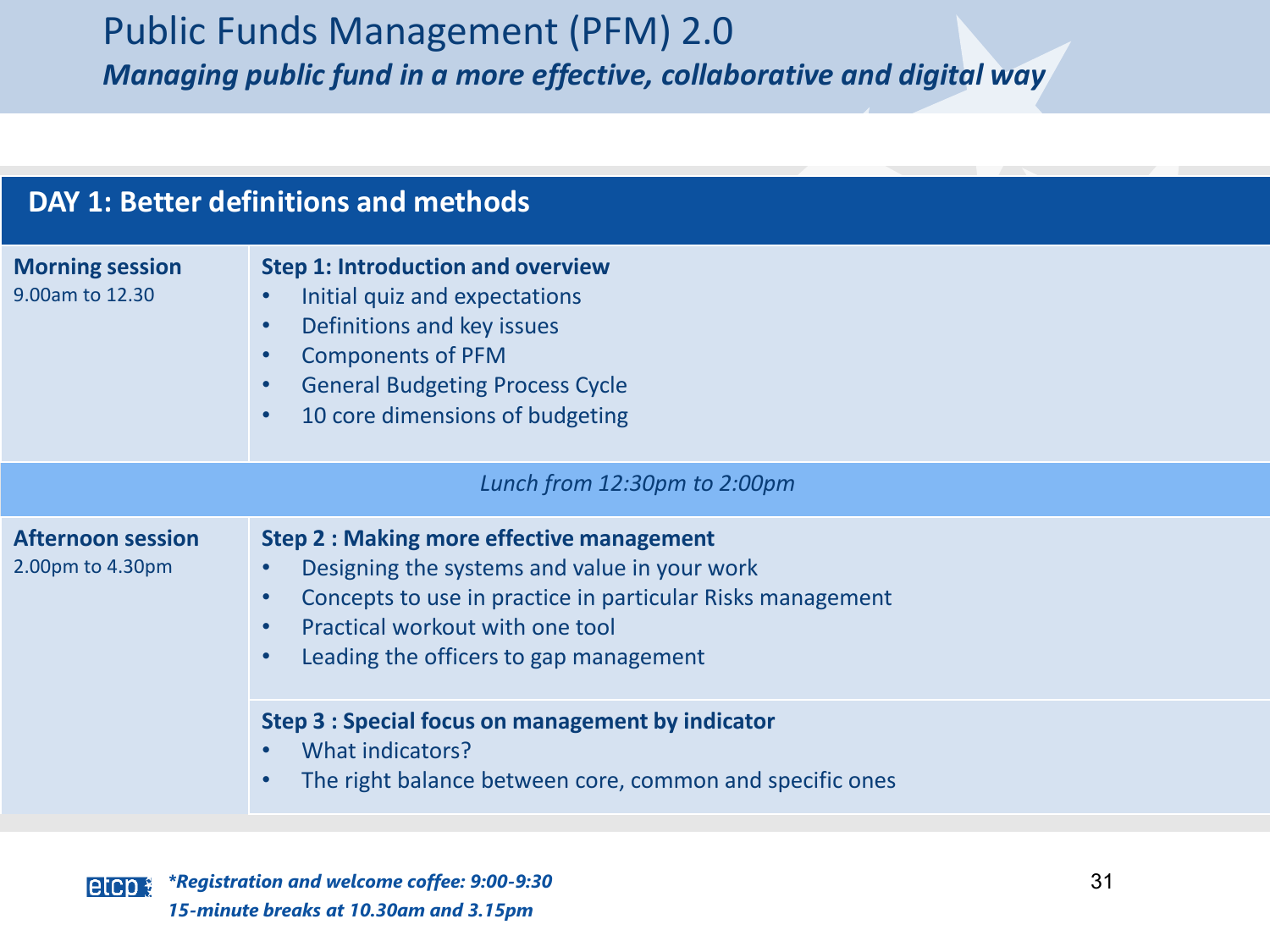*Managing public fund in a more effective, collaborative and digital way* 

| DAY 2: Better focus and proportionality of checks |                                                                                                                                                                                                                                                                                                                                                                                                                                                                           |  |
|---------------------------------------------------|---------------------------------------------------------------------------------------------------------------------------------------------------------------------------------------------------------------------------------------------------------------------------------------------------------------------------------------------------------------------------------------------------------------------------------------------------------------------------|--|
| <b>Morning session</b><br>9.00am to 12.30pm       | <b>Step 4: Specific management of public grants</b><br>The cycle of project and specific responsibilities<br>$\bullet$<br>Foreign funding as piece in state budget<br>$\bullet$<br>Differences and accordance in decision - making process<br>$\bullet$<br>Key components in designing public grants<br>$\bullet$<br>Main tools and use of IT all throughout the process<br>$\bullet$<br>Risks with foreign funding as one source of funding in state budget<br>$\bullet$ |  |
|                                                   | Lunch from 12:30pm to 2:00pm                                                                                                                                                                                                                                                                                                                                                                                                                                              |  |
| <b>Afternoon session</b><br>2.00pm to 4.30pm      | <b>Step 5: Focus on digital dimension</b><br>presentation about different digital solutions<br>Success conditions at national level<br>$\bullet$<br>Examples of platforms and e-services funded by EU (e-health)<br>$\bullet$                                                                                                                                                                                                                                             |  |
|                                                   | Step 6: Looking for better tools and methods<br>• Designing funding system – practical questions, incl could one central agency for giving grants be<br>the best solution?<br>• The cost and bureaucracy of giving grants<br>• Discussion and practice sharing in particular about data management                                                                                                                                                                        |  |

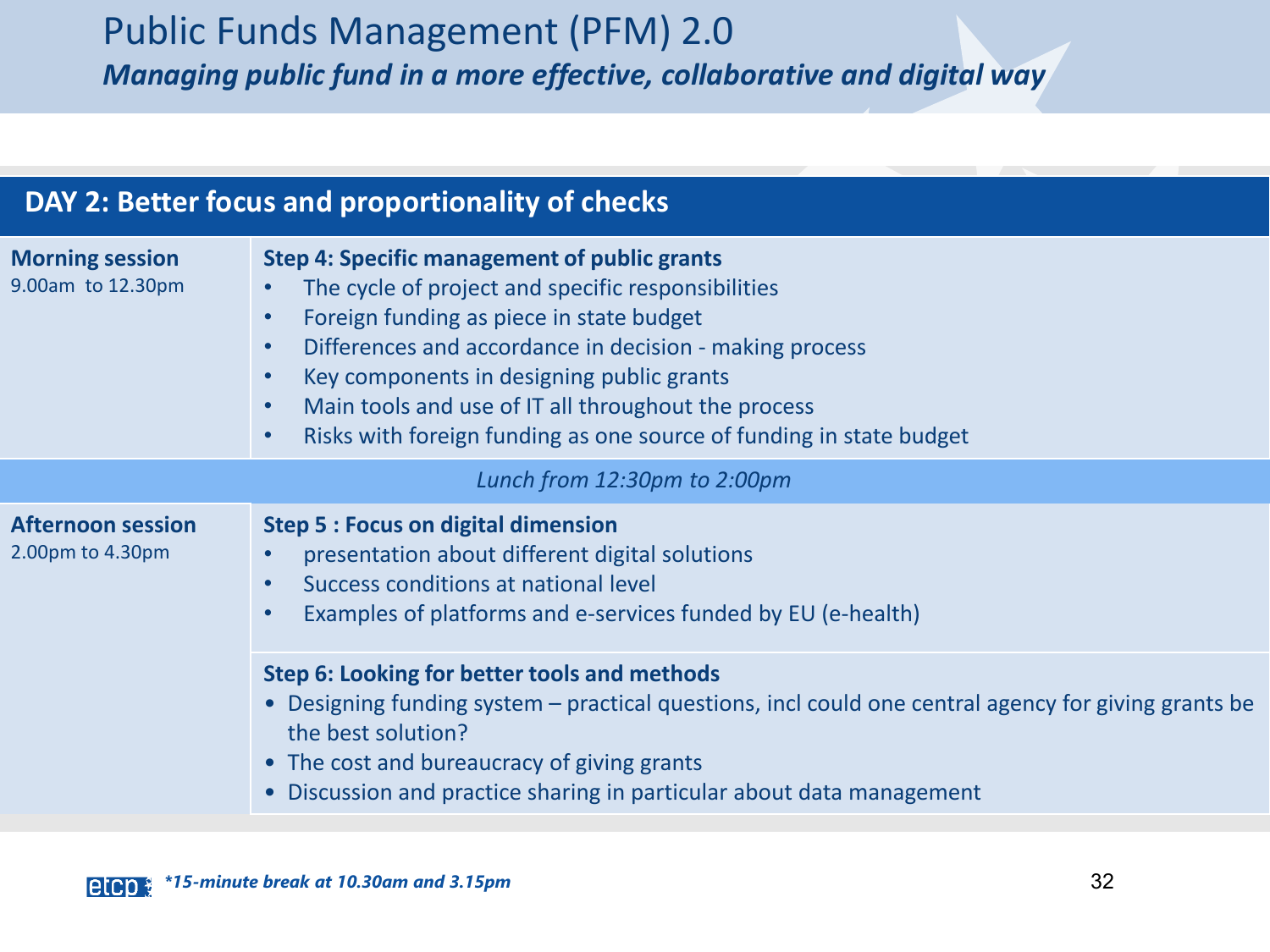*Managing public fund in a more effective, collaborative and digital way* 

| <b>DAY 3: Better systems and responsibilities</b> |                                                                                                                                                                                                                                                                   |  |
|---------------------------------------------------|-------------------------------------------------------------------------------------------------------------------------------------------------------------------------------------------------------------------------------------------------------------------|--|
| <b>Morning session</b><br>9.00am to 12.30pm       | <b>Step 7: Specific alerts about transparency</b><br>• Checks all throughout the cycle of projects<br>• Conditions for safe application of open data process                                                                                                      |  |
|                                                   | <b>Step 8: Participation of the people</b><br>• Working with the beneficiaries (quidelines, FAQ, open days)<br>• User-friendly reporting and feedbacks<br>• Good communication and participations (examples)                                                      |  |
|                                                   | Lunch from 12:30pm to 2:00pm                                                                                                                                                                                                                                      |  |
| <b>Afternoon session</b><br>2:00pm to 4.30pm      | <b>Step 9: Toolkit to be used</b><br>• Treatment of risks: scoring and checks<br>• Management of indicators: data collection and aggregation<br>• Inclusion of IT tools : options and good practices<br>Introduction of open data: options and success conditions |  |
|                                                   | <b>Step 10: Action plan</b><br>• Wrap up and completion of the Action Plan                                                                                                                                                                                        |  |

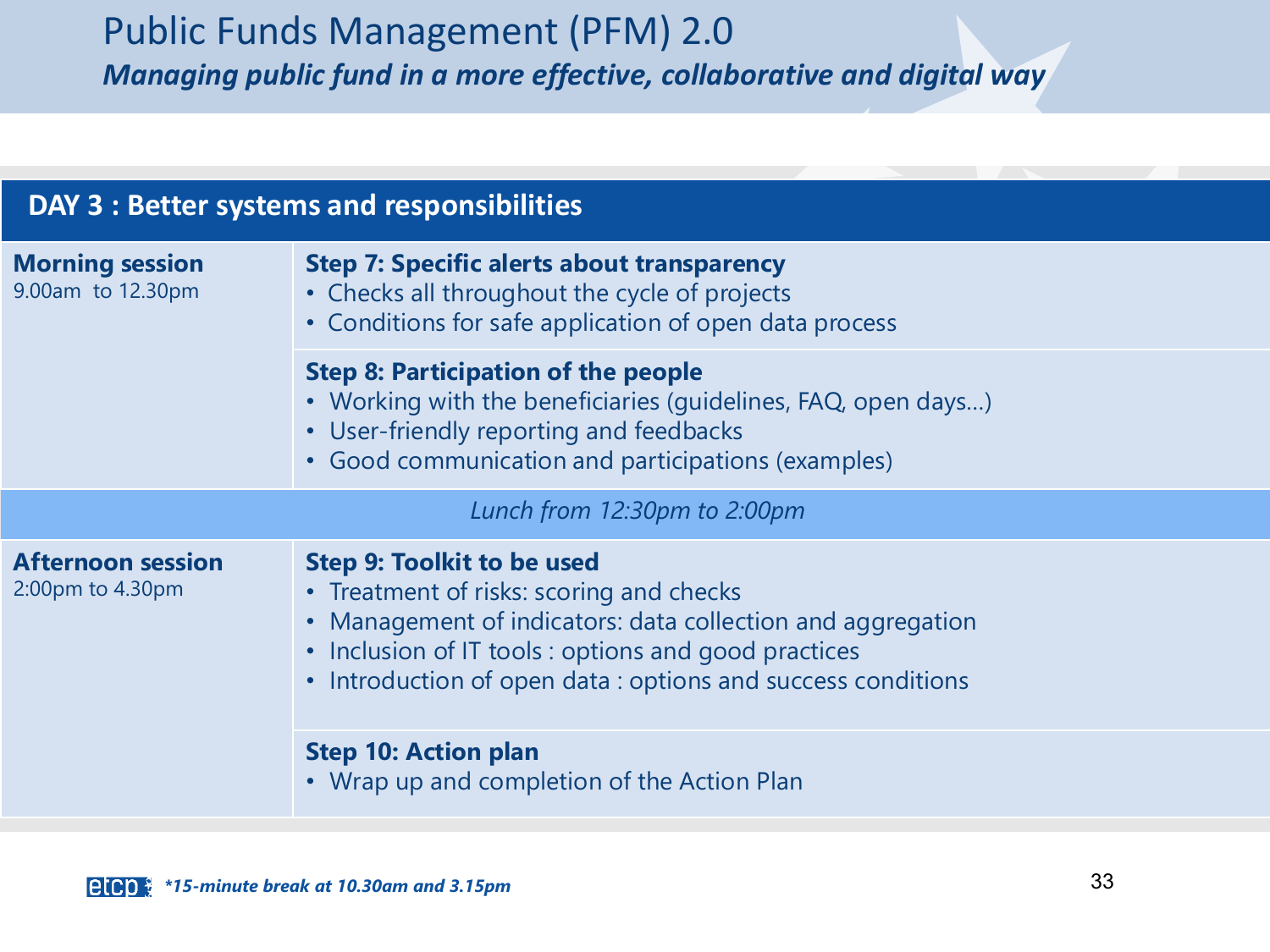|                     | <b>Total net</b>  |                                                      |                              |  |  |
|---------------------|-------------------|------------------------------------------------------|------------------------------|--|--|
| <b>Days</b>         | amount $\epsilon$ | <b>Discounts</b>                                     | <b>Including</b>             |  |  |
| <b>Face-to-face</b> |                   |                                                      |                              |  |  |
| $2$ -day            | 1109,00           |                                                      | Training material; breaks,   |  |  |
| 3-day               | 1305,00           | 15% early registration (up<br>to 2 months before the | lunches and 1 dinner for the |  |  |
| 4-day               | 1405,00           | event) ; 10% for 2 or more                           | 4 and 5-day Seminars, full   |  |  |
|                     |                   | participants from the                                | access to ETCP platform and  |  |  |
|                     |                   | same institution                                     | quizzes, certificate of      |  |  |
| $5$ -day            | 1480,00           |                                                      | qualification                |  |  |